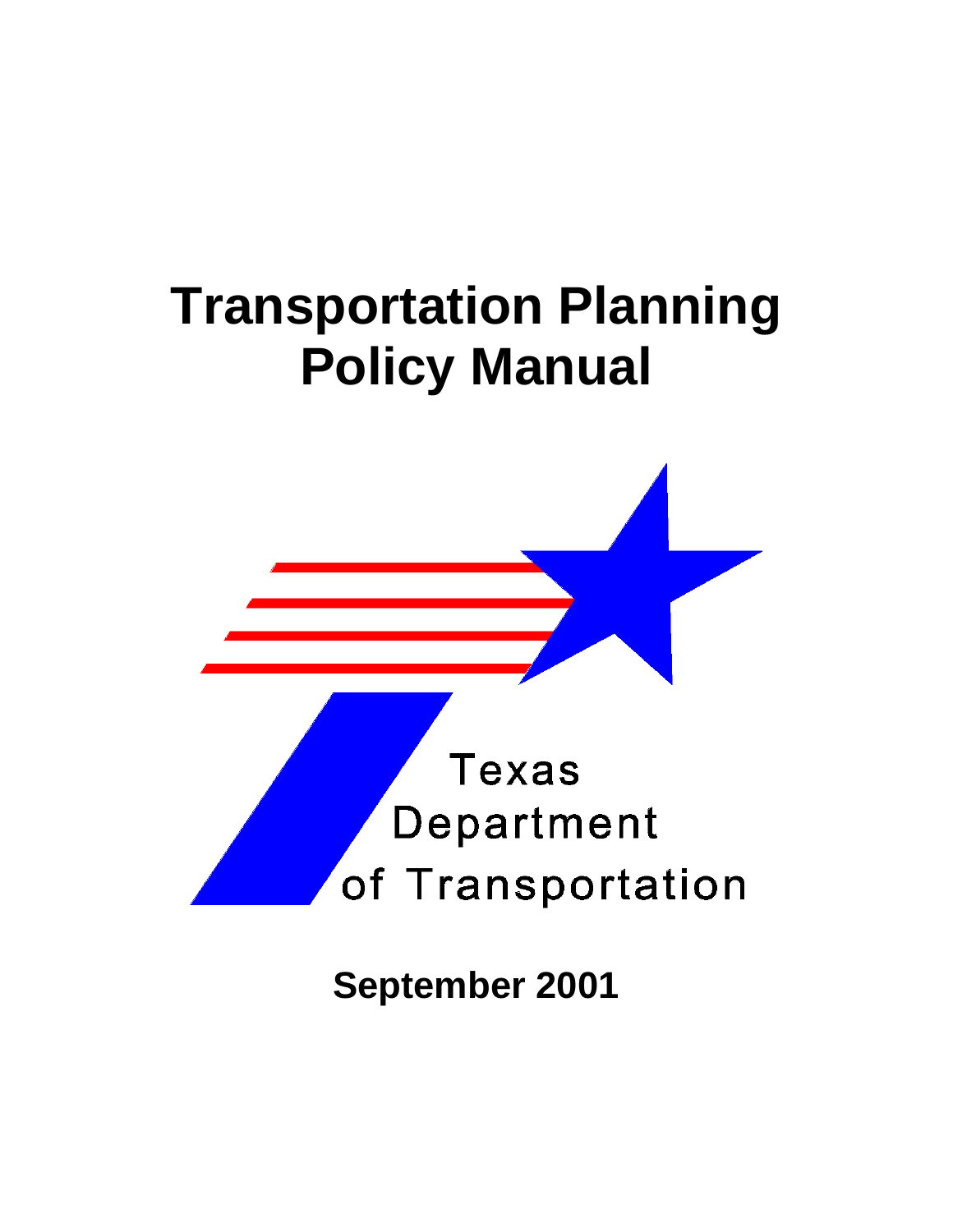# **Transportation Planning Policy Manual September 2001 Manual Notices**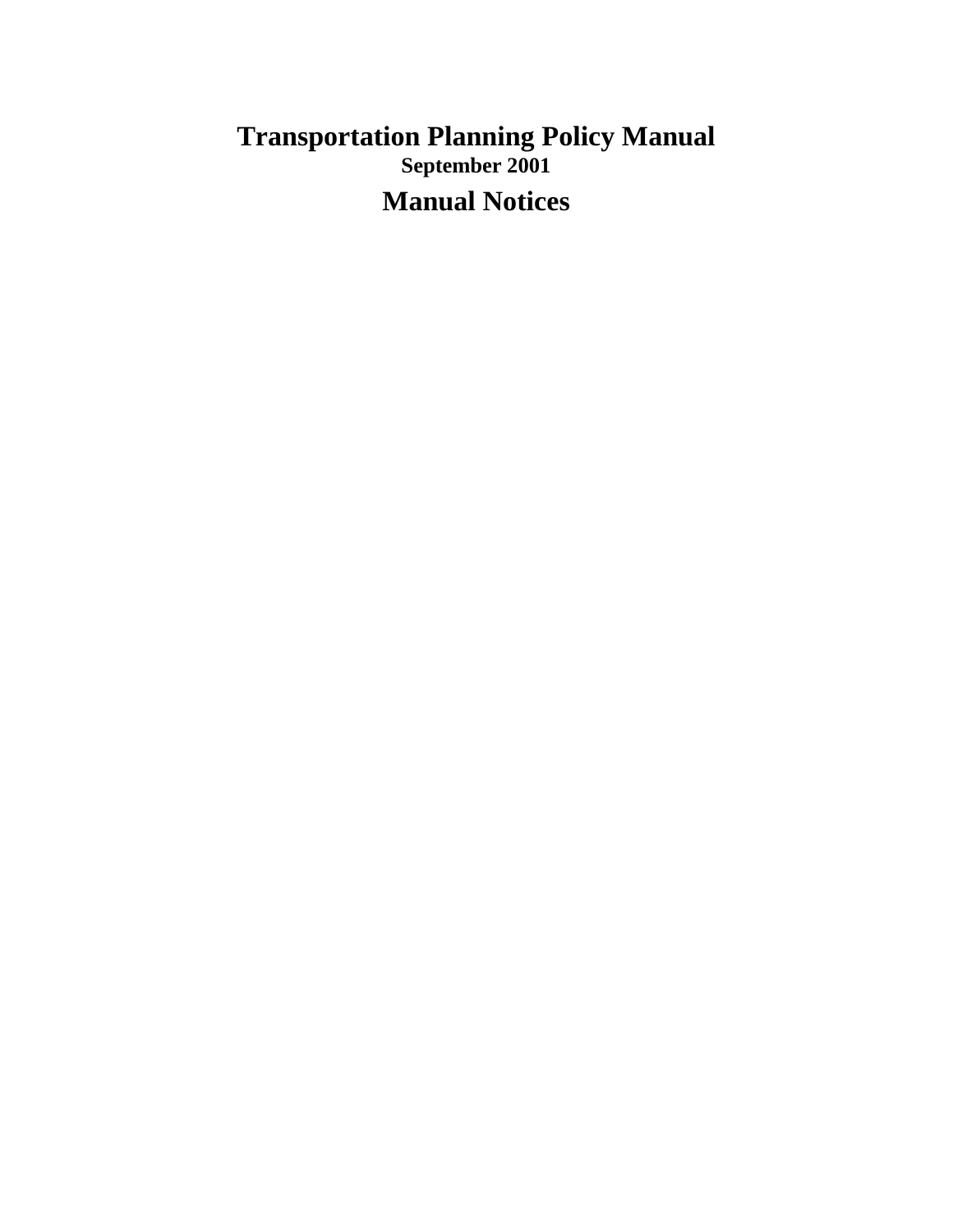### **Manual Notice 2001-1**

**To:** Districts, Divisions and Offices

**From:** Kirby W. Pickett, P.E.

**Manual:** *Transportation Planning Policy Manual*

**Effective Date:** June 1, 2001

#### **Purpose**

To issue the *Transportation Planning Policy Manual*. This manual is contained in the Planning and Programming Collection of the TxDOT Online Manual System.

#### **Contents**

The *Transportation Planning Policy Manual* contains the following chapters:

- ♦ Metropolitan and Urban Policy
- ◆ Regional and State Policy
- ♦ Monitoring and Traffic Data Policy
- $\blacklozenge$  Other related policy.

#### **Supersedes**

Portions of the *Transportation Planning Division Operations Manual* dated April 4, 1985.

#### **Instructions**

Please remove and recycle the *Transportation Planning Division Operations Manual* dated April 4, 1985.

The *Transportation Planning Policy Manual* will be distributed online only. Manual distributors may print and distribute a hardcopy from the PDF online version for employees not on the TxDOT wide-area-network or those preferring to retain a hardcopy. In this case, manual distributors must retain a distribution list and must also print and distribute all revisions.

#### **Contact**

Refer questions or suggestions to the Special Projects and Policy Analysis Branch of the Administration Section of the Transportation Planning and Programming Division (TPP).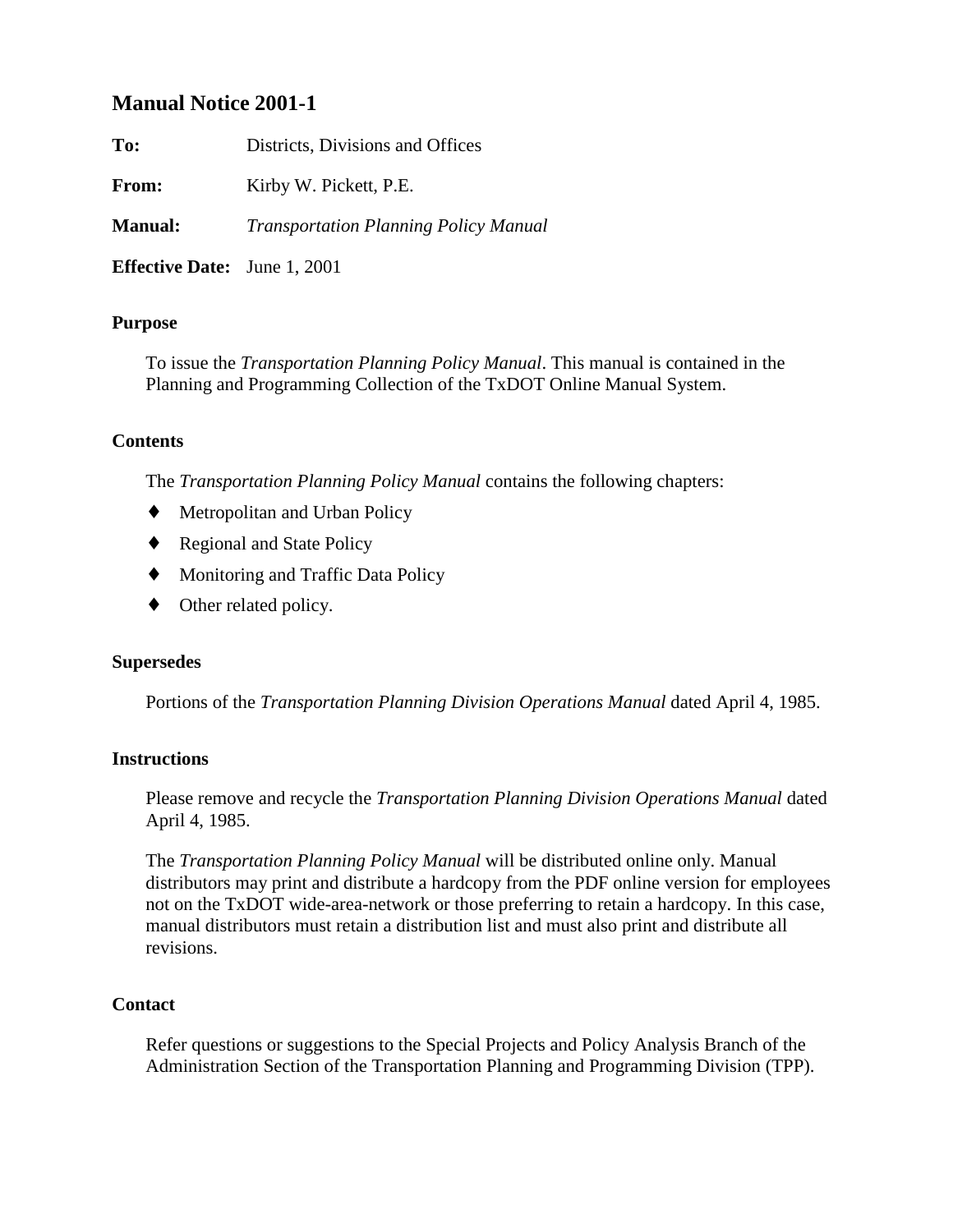# **Chapter 1 Metropolitan and Urban Policy**

## **Contents:**

| Section 2 — Metropolitan Planning Organization Designation and Redesignation 1-5  |  |
|-----------------------------------------------------------------------------------|--|
|                                                                                   |  |
|                                                                                   |  |
|                                                                                   |  |
|                                                                                   |  |
|                                                                                   |  |
|                                                                                   |  |
|                                                                                   |  |
|                                                                                   |  |
|                                                                                   |  |
|                                                                                   |  |
|                                                                                   |  |
|                                                                                   |  |
|                                                                                   |  |
|                                                                                   |  |
|                                                                                   |  |
| Section 7 — Urban Transportation Planning Process Contract Procedures Manual 1-10 |  |
|                                                                                   |  |
|                                                                                   |  |
|                                                                                   |  |
|                                                                                   |  |
|                                                                                   |  |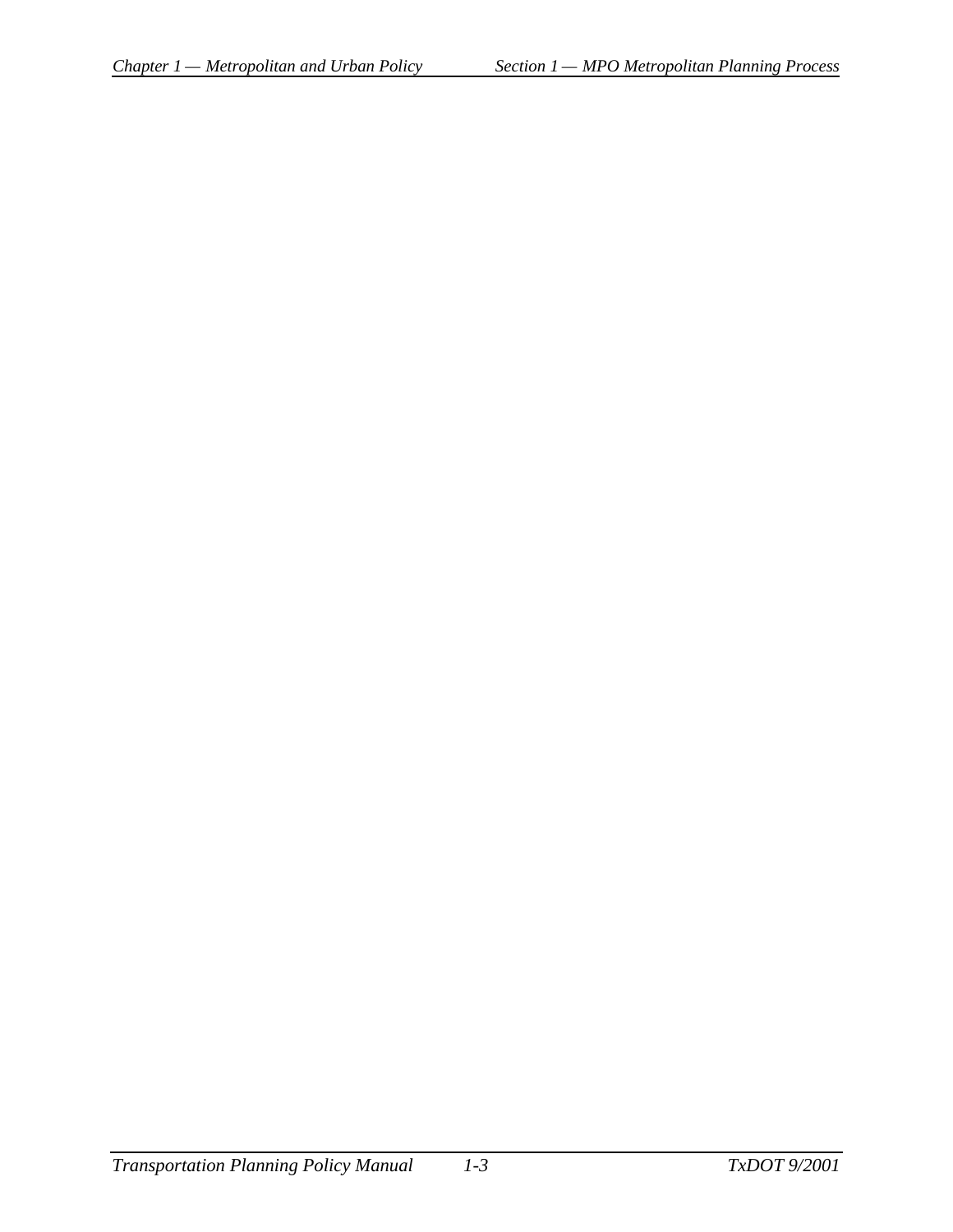# **Section 1 MPO Metropolitan Planning Process**

#### <span id="page-6-0"></span>**Summary**

The metropolitan planning organization (MPO) shall adhere to a continuous, cooperative, and comprehensive transportation planning process. As a result of this process, the MPO shall develop a long-range Metropolitan Transportation Plan which will contain a list of projects recommended for the forecasted plan year and a Transportation Improvement Program containing a list of projects which have been approved for development in the near term.

#### **Purpose**

To implement 23 U.S.C. 134 and Section 8 of the Federal Transit Act, as amended, and to ensure that transportation needs are adequately addressed for communities located within the MPO boundaries.

#### **Responsibility**

The Transportation Planning and Programming Division is responsible for disseminating information necessary to implement the requirements of 23 U.S.C. 134. The MPO, in cooperation with the department and the publicly owned transit operators, is responsible for carrying out the transportation planning process.

#### **Reference**

Current Policy: 43 TAC 15.5

Supersedes:

Reference: 23 CFR Part 450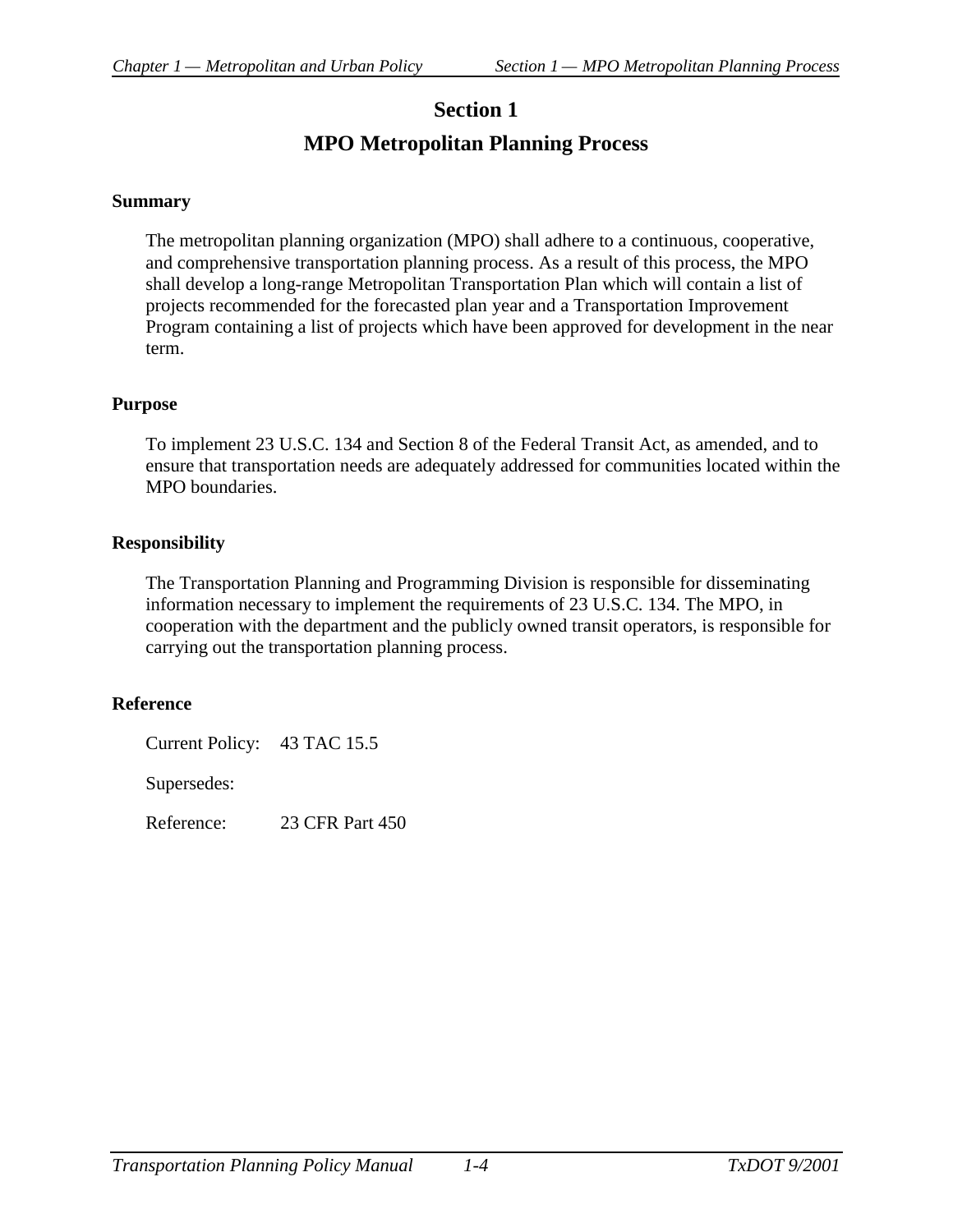# <span id="page-7-0"></span>**Metropolitan Planning Organization Designation and Redesignation**

#### **Summary**

Designation of metropolitan planning organizations shall be made by an agreement between the executive director and local units of government representing 75 percent of the affected population (including the central city or cities as defined by the Bureau of Census).

Redesignation of an MPO to replace an existing MPO shall be by an agreement between the executive director and affected local units of government representing 75 percent of the population in the entire metropolitan area. The central city must be among the units of local government agreeing to the redesignation.

#### **Purpose**

To implement 23 U.S.C. 134 and Section 8 of the Federal Transit Act, as amended, which requires that an MPO be designated for each urbanized area. The law also requires that each metropolitan area have a continuing, cooperative, and comprehensive transportation planning process that results in plans and programs that consider all transportation modes.

### **Responsibility**

The Transportation Planning and Programming Division is responsible for disseminating information necessary to implement the requirements of 23 U.S.C. 134. Upon request for designation from the local governments, the division will initiate the necessary agreement between the executive director and the local governments.

### **Reference**

Current Policy: 43 TAC §15.3(b)(1) 43 TAC §15.3(b)(2)

Supersedes:

Reference: 23 CFR Section 450.306 49 CFR Part 613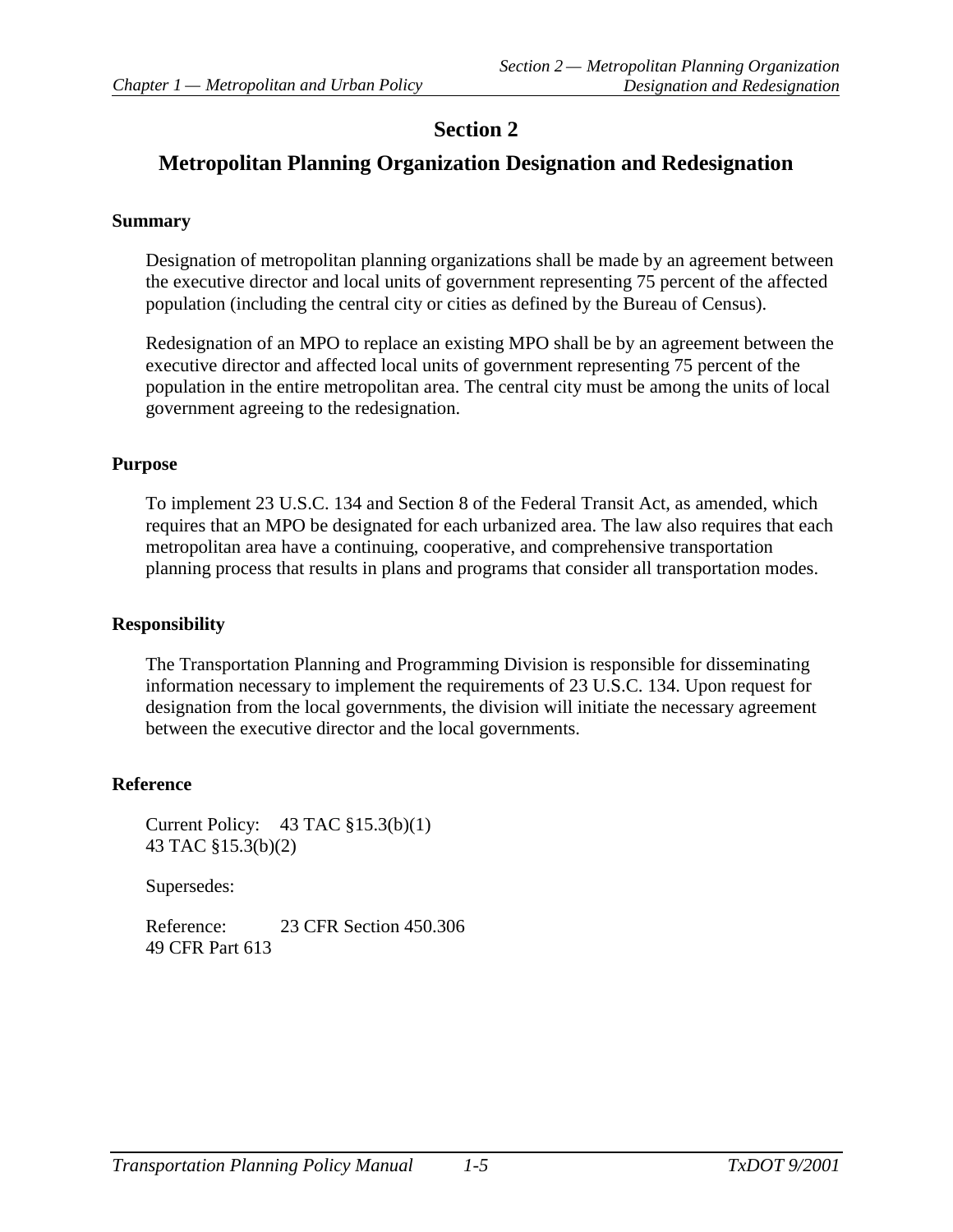# **Metropolitan Planning Area Boundaries**

#### <span id="page-8-0"></span>**Summary**

The metropolitan planning area boundary shall cover, at a minimum, the urbanized area(s) and the contiguous geographic area likely to become urbanized within the 20 year forecast period covered by the transportation plan and shall include the boundaries required by 23 CFR §450.308. Metropolitan planning area boundaries shall be limited to the boundaries approved by the executive director. For geographic areas designated as nonattainment or maintenance areas (as created by the Clean Air Act Amendments [CAAA]) for transportation related pollutants under the Clean Air Act of 1970, the boundaries of the metropolitan planning area shall include at least the boundaries of the nonattainment or maintenance areas, except as otherwise approved by the executive director.

#### **Purpose**

Under 23 USC §134 and 49 USC §5303, as implemented by 23 CFR Part 450, Subpart C, a metropolitan planning organization must be designated in each urbanized area, and each MPO must have a continuing, cooperative, and comprehensive transportation planning process within specified boundaries that results in plans and programs which consider all transportation modes and support metropolitan community development and social goals.

#### **Responsibility**

The Transportation Planning and Programming Division is responsible for disseminating information necessary to implement the requirements 23 CFR Part 450. Upon request for boundary revisions by the MPO, the division will initiate the necessary review and approval by the Texas Department of Transportation (TxDOT) Executive Director.

#### **Reference**

Current Policy: 43 TAC §15.3(c)

Supersedes:

Reference: 23 CFR Section 450.308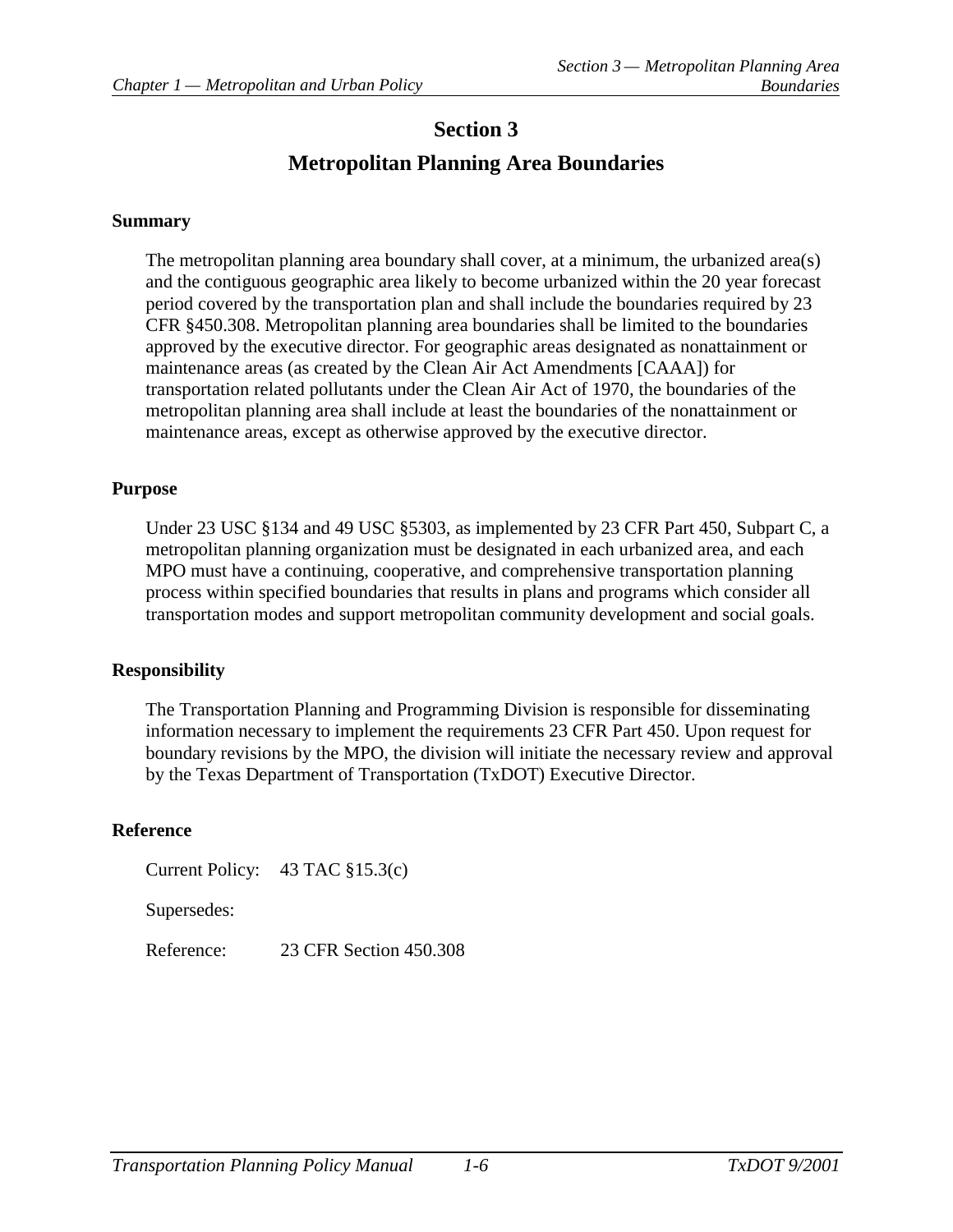# **Metropolitan Planning Area Agreements**

#### <span id="page-9-0"></span>**Summary**

Each metropolitan planning organization will enter into an agreement with TxDOT, major municipalities, counties, and transit operators to determine the responsibilities for carrying out the planning process in that metropolitan area. The agreement should include the structure of the MPO policy board and the responsibilities of the various agencies involved.

#### **Purpose**

Under 23 USC §134 and 49 USC §5303, as implemented by 23 CFR Part 450, Subpart C, a metropolitan planning organization must be designated in each urbanized area, and each MPO must have a continuing, cooperative, and comprehensive transportation planning process.

#### **Responsibility**

The Transportation Planning and Programming Division is responsible for disseminating information necessary to implement the requirements 23 CFR Part 450. The MPO and the TxDOT district involved will initiate the agreement and/or revisions. The division will initiate the necessary review and approval by the TxDOT Executive Director.

#### **Reference**

Current Policy: **43 TAC §15.3(d)** Supersedes: Reference: 23 CFR Section 450.310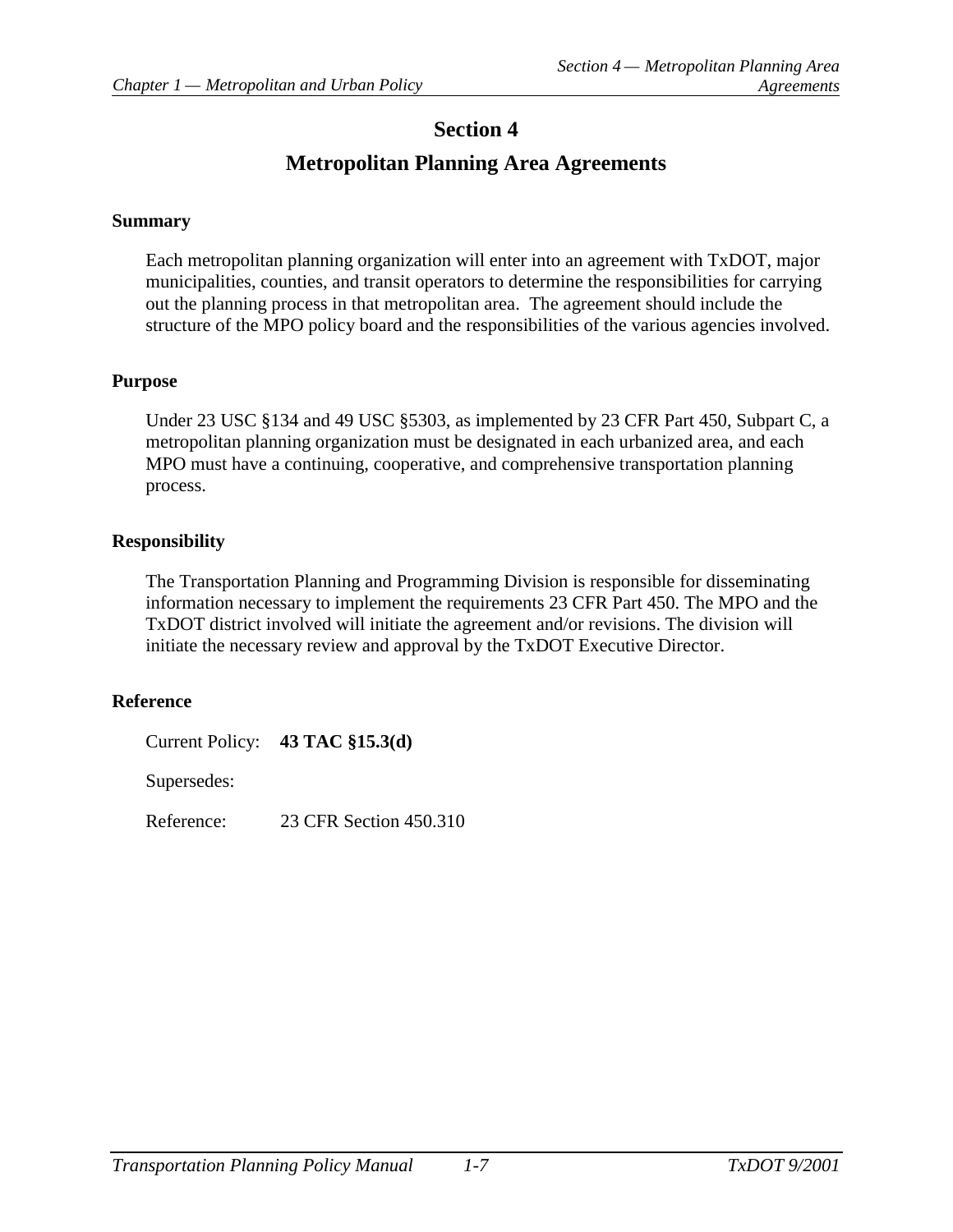# **Section 5 MPO Unified Planning Work Program**

#### <span id="page-10-0"></span>**Summary**

Planning activities conducted by the MPO shall be documented in a Unified Planning Work Program (UPWP). The UPWP shall adhere to standardized format developed by the department. The UPWP shall reflect the MPO's transportation planning activities funded with Federal Transportation Planning Funds. The Federal Transportation Planning Funds are allocated to the MPOs based on a formula mutually agreed to by the department and the Federal Highway Administration (FHWA)/FTA.

The department shall monitor expenditures incurred by the MPOs based on the funding information outlined in the UPWP. Each MPO is required to develop an annual performance and expenditure report. The report shall reflect the MPO's actual work activities and expenditures during the fiscal year.

#### **Purpose**

The UPWP is the funding document used as the basis for approval of the MPO's annual transportation planning budget.

#### **Responsibility**

The Transportation Planning and Programming Division is responsible for disseminating information necessary to implement the requirements of 23 U.S.C. 134. The MPOs and the department districts located within the MPO boundaries are responsible for the development of the UPWP. The Transportation Planning and Programming Division, in consultation with the MPOs, is responsible for developing the funding allocation formula.

#### **Reference**

Current Policy: **43 TAC §15.4(a)** Supersedes:

Reference: 23 CFR Section 450.314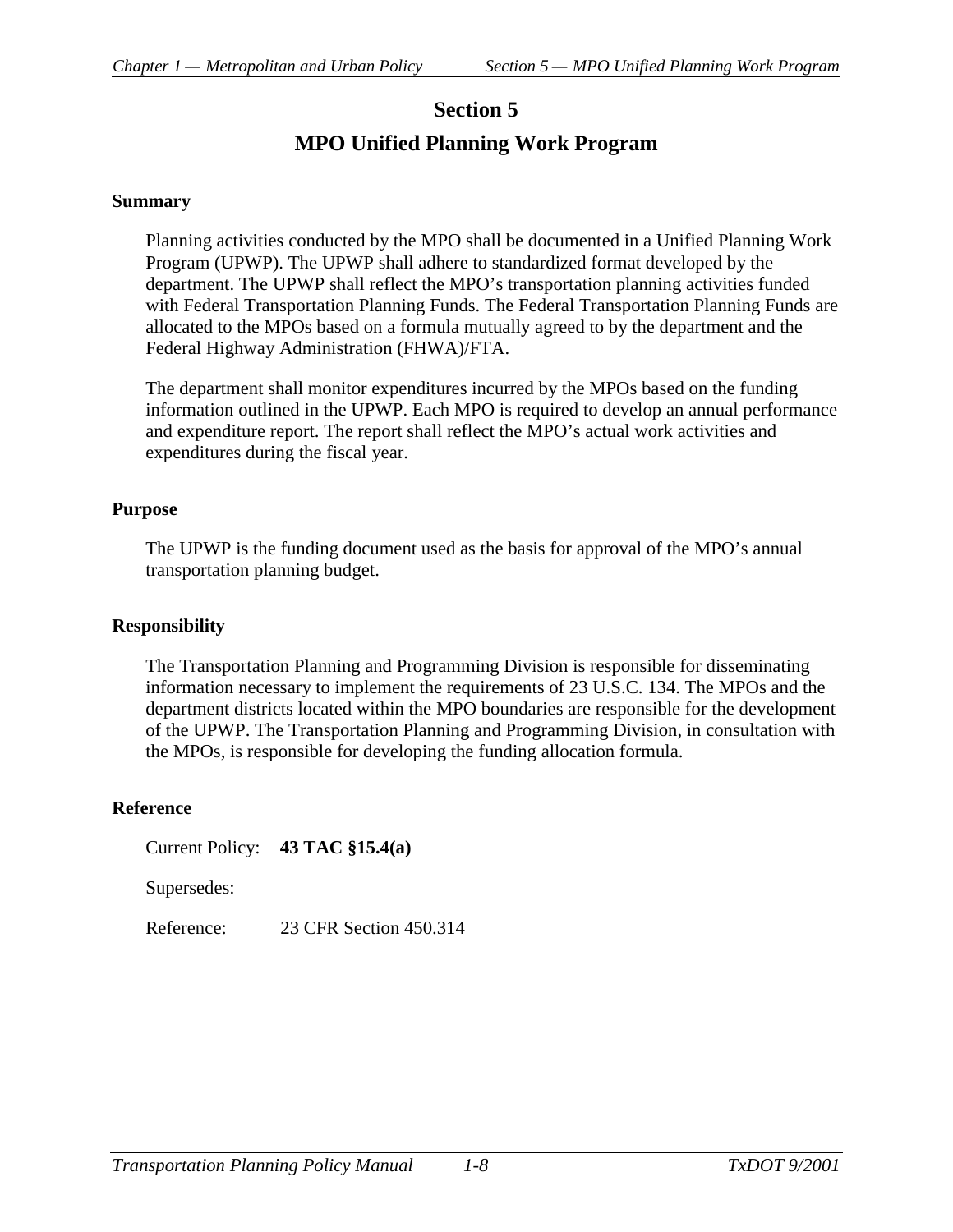# **MPO Metropolitan Transportation Plan**

#### <span id="page-11-0"></span>**Summary**

The MPO shall develop a long-range Metropolitan Transportation Plan (MTP). The plan shall:

- ♦ address at least a 20-year planning horizon
- ♦ address all transportation planning elements as outlined by federal regulations
- ♦ be financially constrained to the available and projected funds
- ♦ adhere to a public involvement process adopted by the MPO policy board
- ♦ be updated at least every three years for nonattainment areas and every five years for attainment areas.

#### **Purpose**

The approved MTP will constitute the basis for future project development within the MPO boundaries.

#### **Responsibility**

The Transportation Planning and Programming Division is responsible for disseminating information necessary to implement the requirements of 23 U.S.C. 134. The MPO, in cooperation with the department and the publicly owned transit operators, is responsible for developing the MTP.

#### **Reference**

Current Policy: 43 TAC §15.6

Supersedes:

Reference: 23 CFR Part 450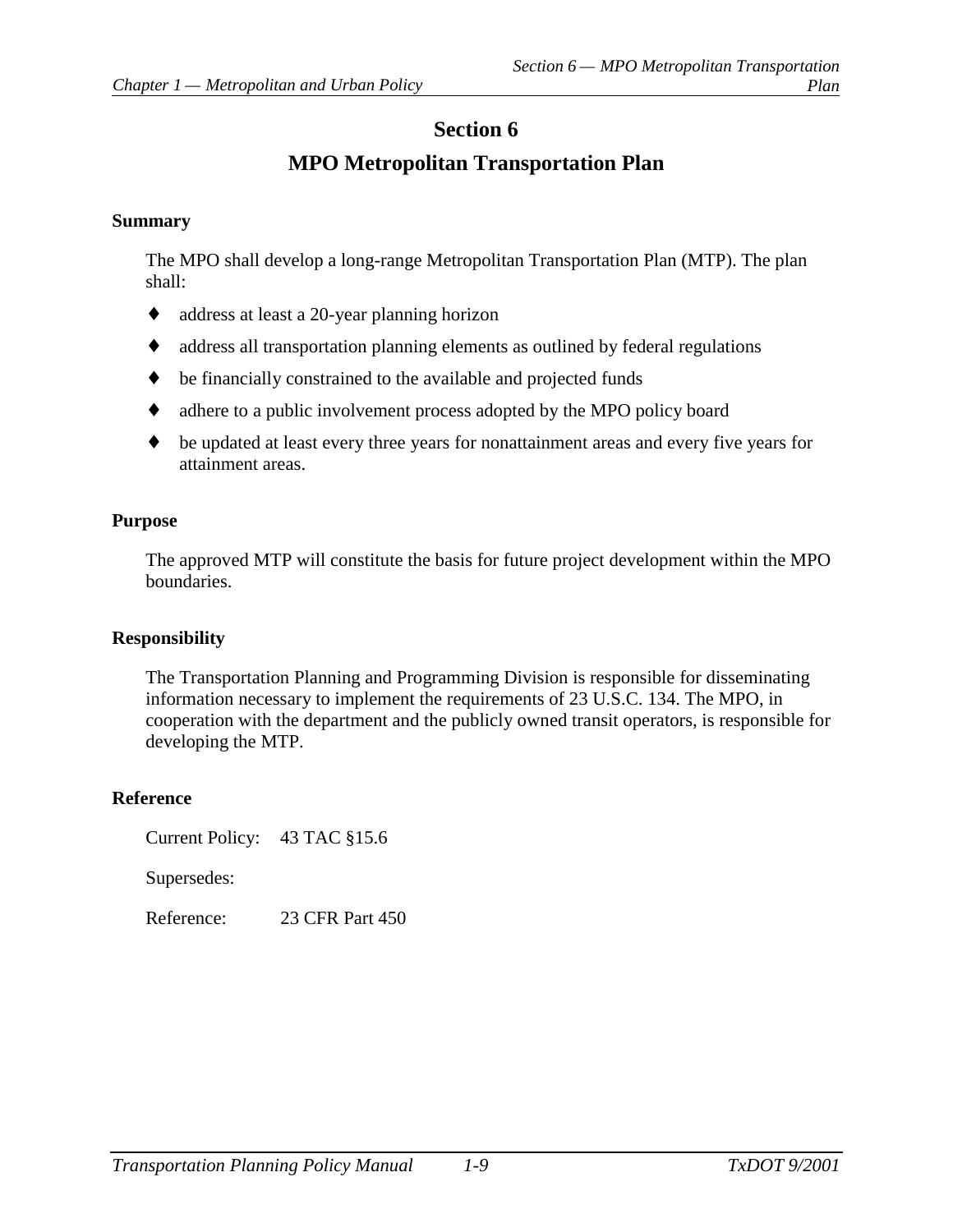### <span id="page-12-0"></span>**Urban Transportation Planning Process Contract Procedures Manual**

#### **Summary**

The urban transportation planning process is a federally mandated and federally funded prerequisite for the approval of programs of projects in urbanized areas. The metropolitan planning organization is a significant partner in the department's planning activities in urbanized areas (cities with populations of 50,000 or more). The *Urban Transportation Planning Process Contract Procedures Manual* was developed to assist district staff in the daily management of the planning process.

#### **Purpose**

The manual is intended to assist in the transportation planning process by establishing and describing department responsibilities and interpreting federal regulations associated with the process. It is a district user manual and not an MPO manual.

#### **Responsibility**

Transportation Planning and Programming Division

#### **Reference**

Current Policy: Administrative Circular No. 17-89

Supersedes:

Reference: 23 USC 134 Administrative Order 7-86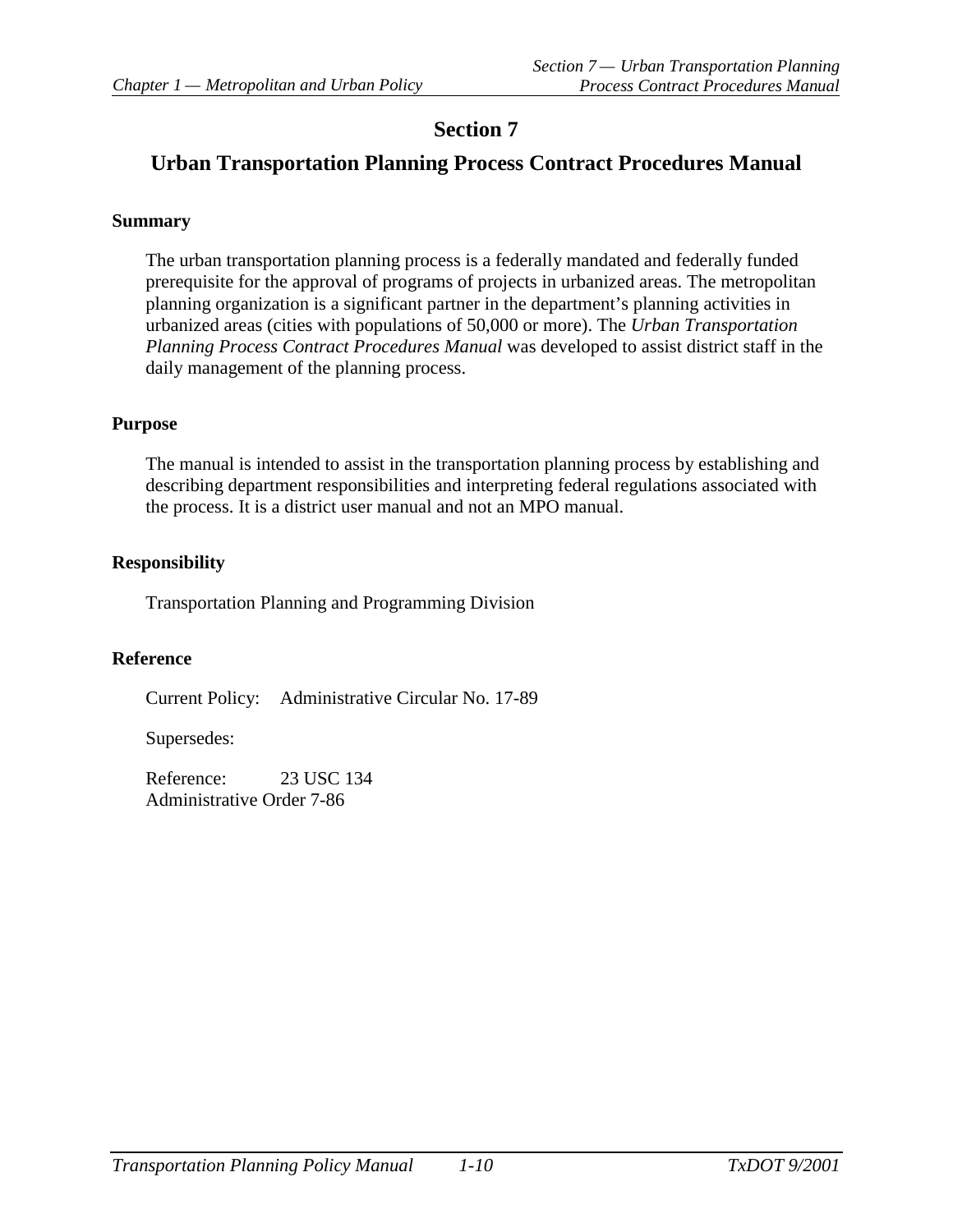# **Urban Street Program**

#### <span id="page-13-0"></span>**Summary**

This policy establishes the project selection criteria for the Urban Street Program. It also provided the distribution of \$18,000,000 to the districts for the 1996 Urban Street Program.

#### *Urban Street Program Criteria*

- ♦ Certain city streets in urbanized areas with populations of 50,000 or more are eligible for this program.
- ♦ Streets must be classified as collectors or higher to be eligible.
- ♦ The metropolitan planning organization will select the projects with TxDOT district concurrence.
- ♦ Distribution of program allocation will be based on the urbanized area population from the current official U.S. Census.
- ♦ The program will be a bank balance program, with the program's authority lapsing in four years.
- ♦ American Association of State Highway and Transportation Officials (AASHTO) standards will be applied to reconstruction or added-capacity projects. Pavement restoration projects will be developed to existing or higher pavement standards based on current traffic.
- ♦ The city will pay 100 percent of storm sewer, curb and gutter, sidewalks, driveways, right of way, utility adjustments, and environmental mitigation (i.e., sound walls, etc.).
- ♦ Texas Department of Transportation will pay 80 percent of grading, base, pavement (no preventive maintenance projects, such as thin overlays and seal coats), cross drainage, pavement markings, guard fence, and other safety features. The city will pay 20 percent of the above items.
- ♦ Consultants will be used for plans, specifications, and estimates preparation. The cities will escrow funds for Texas Department of Transportation to select, manage, and pay the consultants.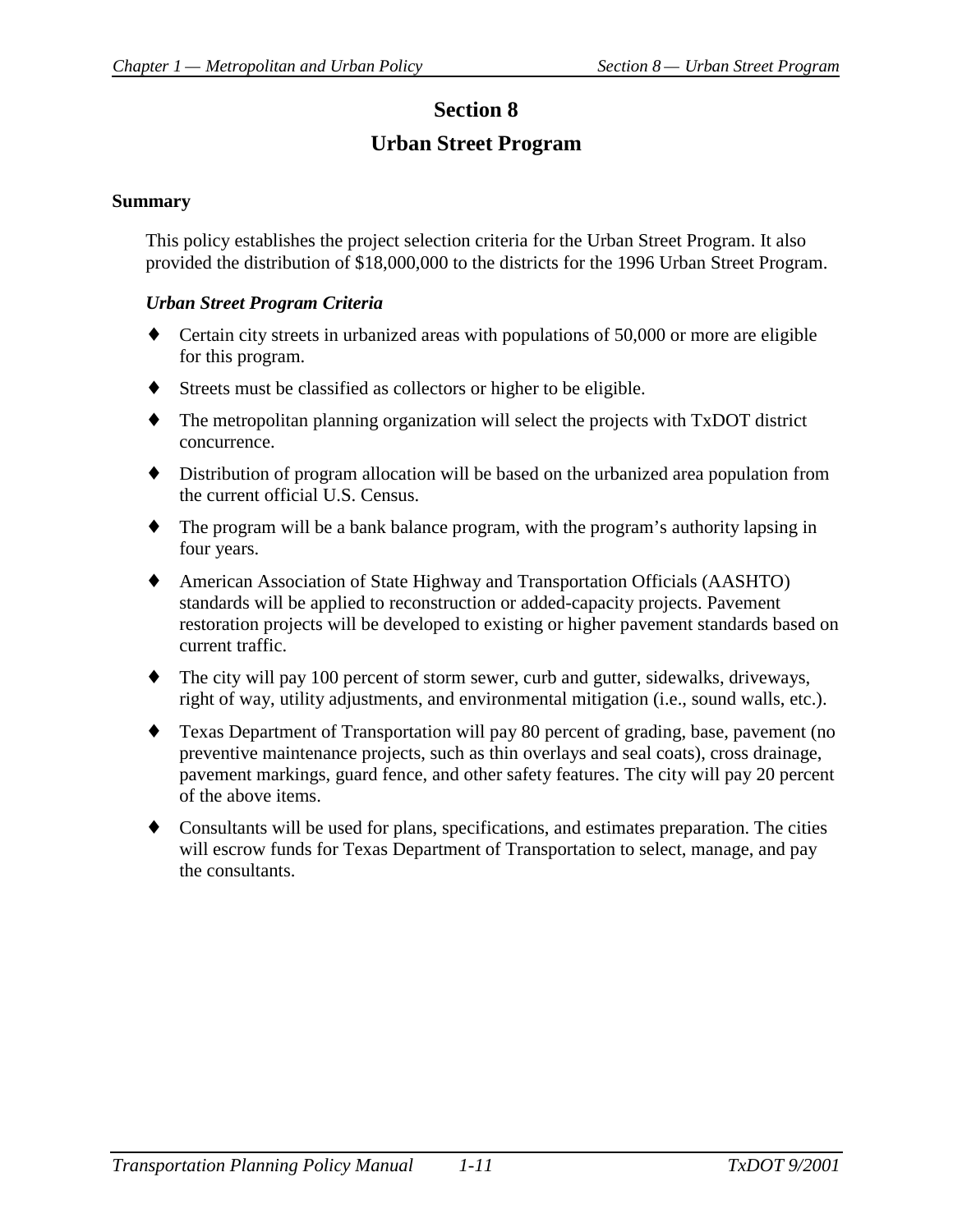<span id="page-14-0"></span>

|                                                   | 1996 Urban Street Program                                                    |                       |                                     |
|---------------------------------------------------|------------------------------------------------------------------------------|-----------------------|-------------------------------------|
| \$18,000,000 distributed to districts as follows: |                                                                              |                       |                                     |
| <b>Study</b><br>Area                              | 1990 Urbanized<br>Population                                                 | Percent<br>Population | <b>Distribution</b><br>\$18 million |
| Abilene                                           | 107,836                                                                      | 0.948                 | \$170,640                           |
| Amarillo                                          | 157,934                                                                      | 1.389                 | \$250,020                           |
| Austin                                            | 592,008                                                                      | 4.942                 | \$889,560                           |
| Brownsville                                       | 117,676                                                                      | 1.035                 | \$186,300                           |
| <b>Bryan-College Station</b>                      | 107,599                                                                      | 0.946                 | \$170,280                           |
| Corpus Christi                                    | 270,006                                                                      | 2.374                 | \$427,320                           |
| Dallas-Fort Worth                                 | $*3,344,137$                                                                 | 29.406                | \$5,293,080                         |
| El Paso                                           | 562,838                                                                      | 4.949                 | \$89,820                            |
| Harlingen-San Benito                              | 79,309                                                                       | 0.697                 | \$125,460                           |
| Houston-Galveston                                 | 3,088,325                                                                    | 27.157                | \$4,888,260                         |
| Jefferson-Orange                                  | 232,401                                                                      | 2.044                 | \$367,920                           |
| Killeen-Temple                                    | 196,586                                                                      | 1.729                 | \$311,220                           |
| Laredo                                            | 123,651                                                                      | 1.087                 | \$195,660                           |
| Longview                                          | 76,429                                                                       | 0.672                 | \$120,960                           |
| Lubbock                                           | 187,906                                                                      | 1.652                 | \$297,360                           |
| McAllen-Pharr                                     | 263,192                                                                      | 2.314                 | \$416,520                           |
| Midland-Odessa                                    | 205,671                                                                      | 1.809                 | \$325,620                           |
| San Angelo                                        | 85,408                                                                       | 0.751                 | \$135,180                           |
| San Antonio                                       | 1,129,154                                                                    | 9.929                 | \$1,787,220                         |
| Sherman-Denison                                   | 55,522                                                                       | 0.488                 | \$87,840                            |
| Texarkana (Texas only)                            | 42,310                                                                       | 0.372                 | \$66,960                            |
| Tyler                                             | 79,703                                                                       | 0.701                 | \$126,180                           |
| Victoria                                          | 55,122                                                                       | 0.485                 | \$87,300                            |
| Waco                                              | 144,372                                                                      | 1.270                 | \$228,600                           |
| Wichita Falls                                     | 97,151                                                                       | 0.854                 | \$153,720                           |
| <b>TOTALS</b>                                     | 11,372,246                                                                   | 100.000               | \$18,000,000                        |
|                                                   | * This number includes the population of the cities of Denton and Lewisville |                       |                                     |

#### **Purpose**

To establish the project selection criteria and allocate the funds to the various districts for the Urban Street Program that provides reconstruction and restoration of certain city streets.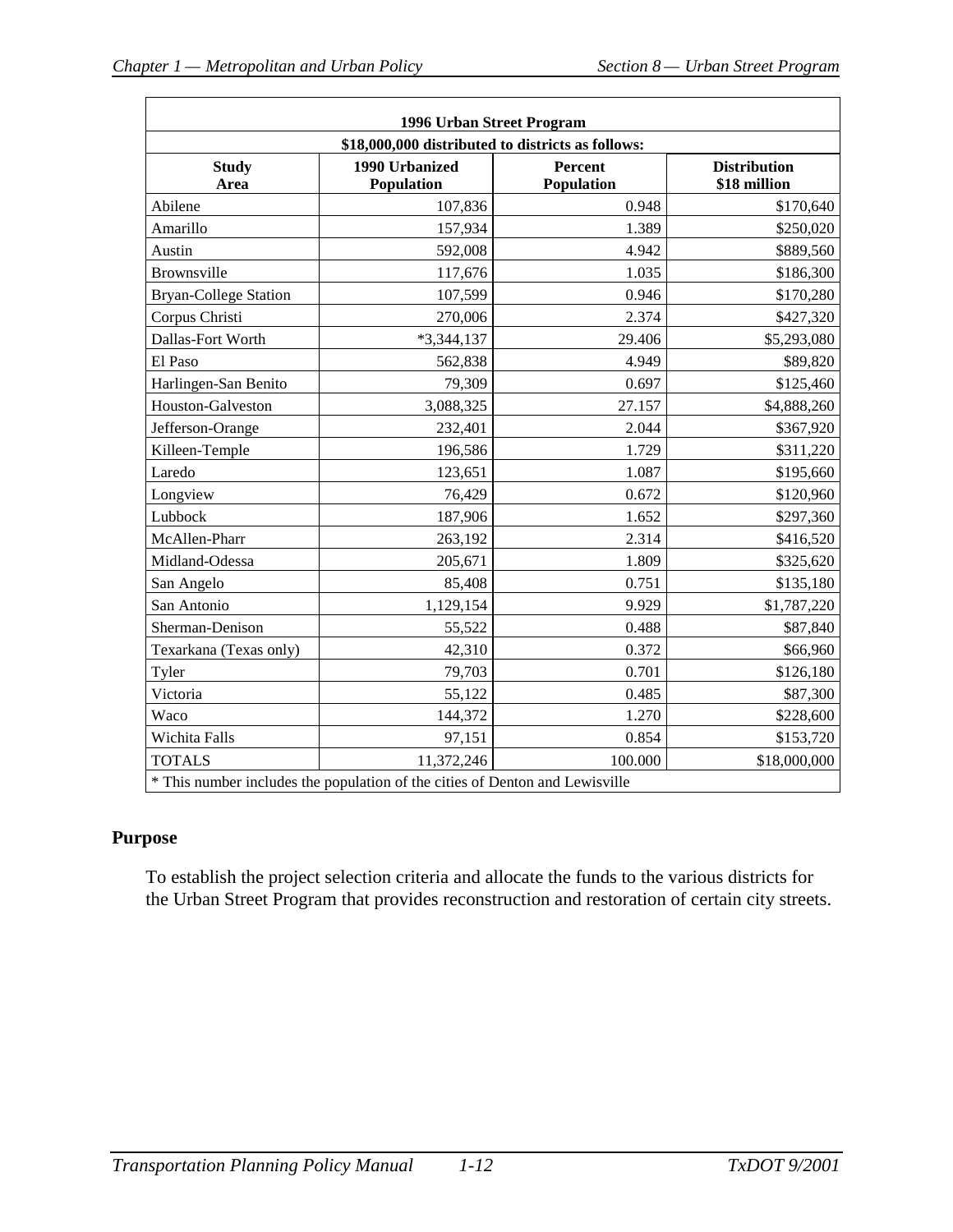#### <span id="page-15-0"></span>**Responsibility**

Transportation Planning and Programming Division - programming

Design Division - plan approval and letting

### **Reference**

Current Policy: Minute Order 104774, December 21, 1994

Supersedes:

Reference: Minute Order 104479. October 27, 1994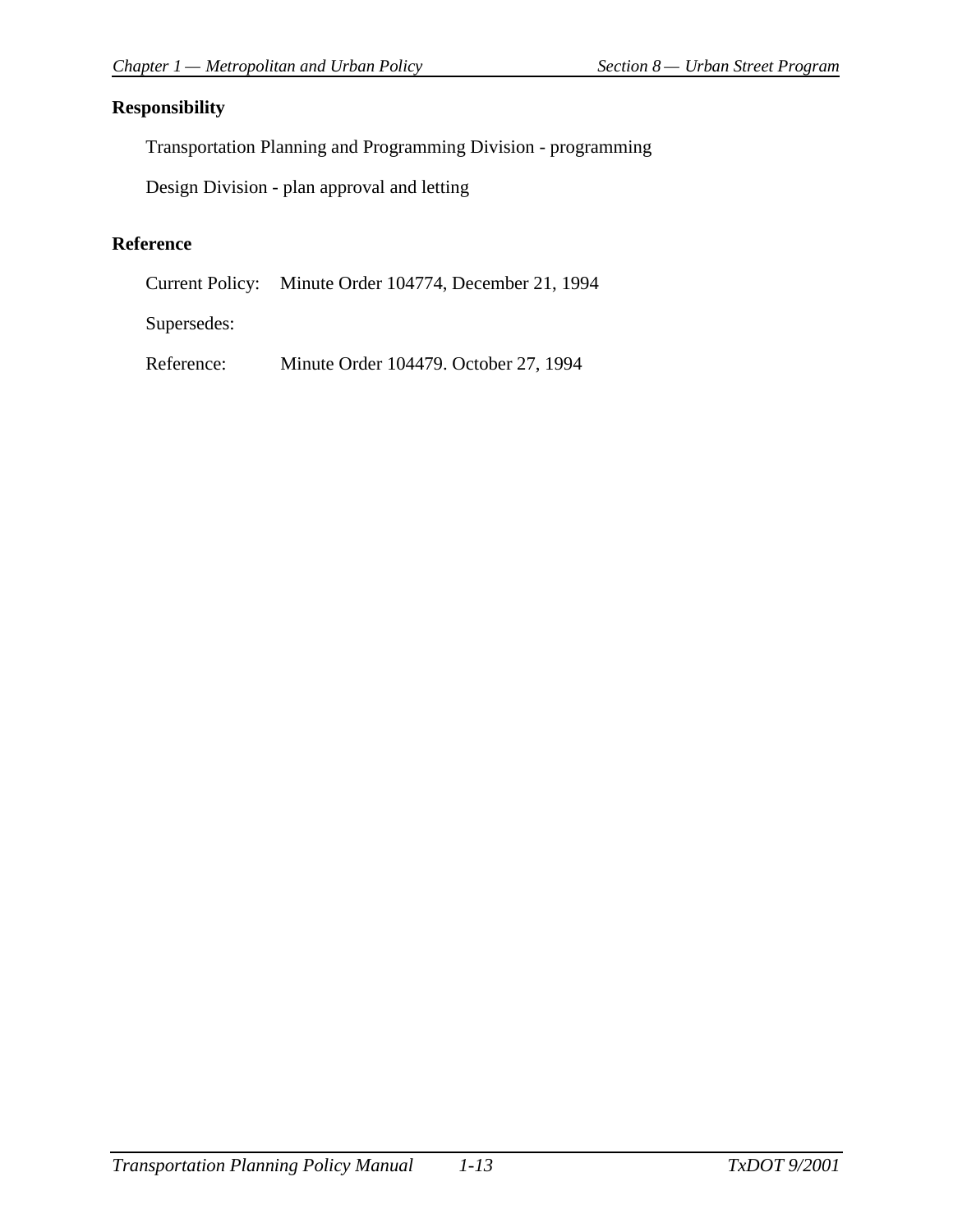# **Chapter 2 Regional and State Policy**

## **Contents:**

| $2 - 7$ |
|---------|
|         |
|         |
|         |
|         |
|         |
|         |
|         |
|         |
|         |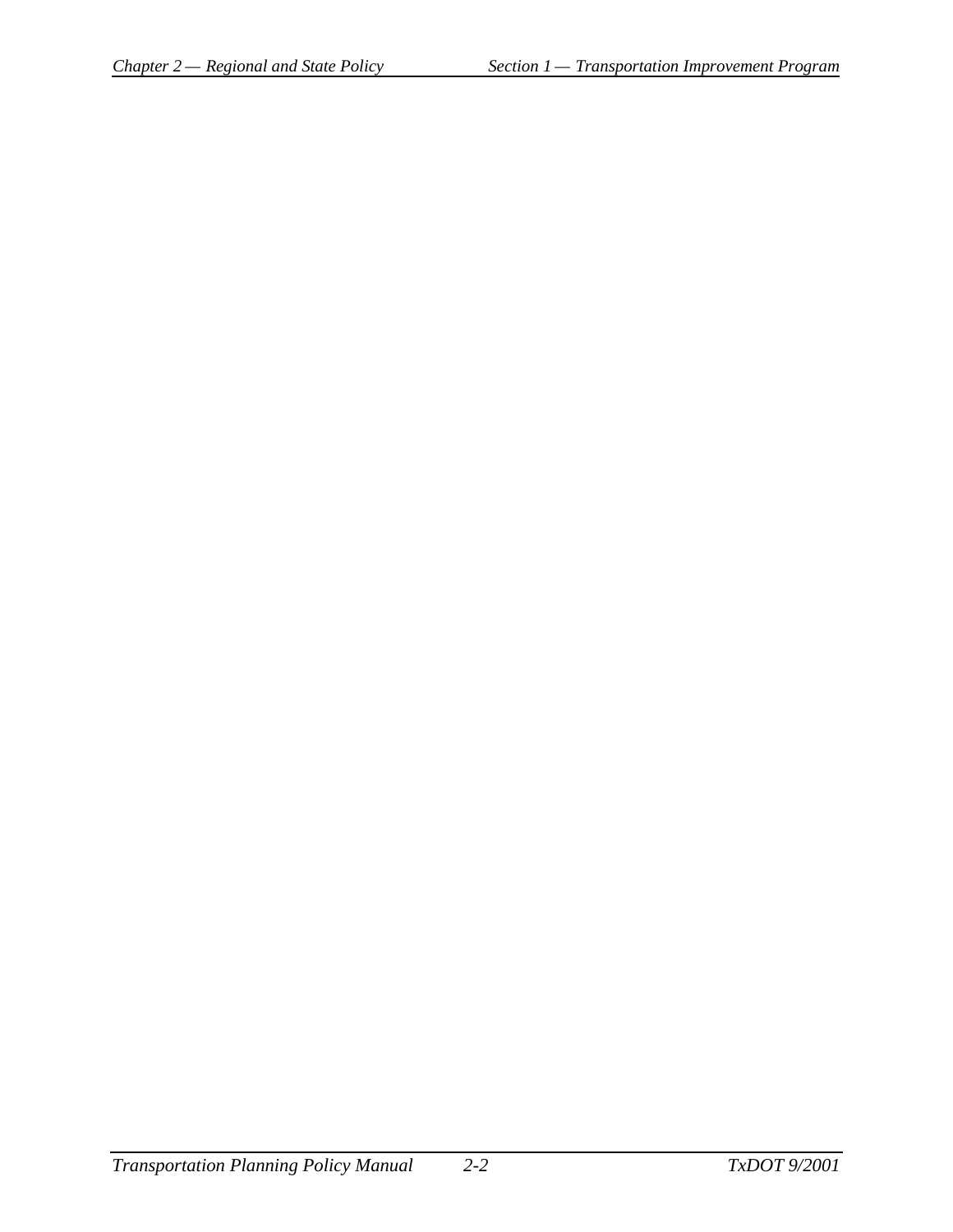# **Transportation Improvement Program**

#### <span id="page-18-0"></span>**Summary**

The metropolitan planning organization (MPO) shall develop a metropolitan Transportation Improvement Program (TIP) containing a list of projects which have been approved for development in the near term. The metropolitan TIP shall cover projects within the metropolitan planning area.

Each Texas Department of Transportation (TxDOT) district shall develop a rural Transportation Improvement Program containing a list of projects which have been approved for development in the near term. The rural TIP shall cover projects outside the metropolitan area boundaries.

The process for developing both metropolitan and rural TIPs shall adhere to the following:

- all TIPs shall be financially constrained to the available and projected funds
- all TIPs shall include a financial plan
- ♦ projects in metropolitan TIPs shall be derived from an approved metropolitan transportation plan
- ♦ projects in rural TIPs must be consistent with the Statewide Transportation Plan
- ♦ development of all TIPs shall follow approved public involvement processes
- ♦ projects selected in nonattainment areas must conform with the Clean Air Act Amendments (CAAA) and the state implementation plan.

#### **Purpose**

The approved TIPs will constitute the basis for the Statewide Transportation Improvement Program. They are also used as the basis for advancing projects to construction within and outside the metropolitan boundaries.

#### **Responsibility**

The Transportation Planning and Programming Division (TPP) is responsible for disseminating information necessary to implement the requirements of 23 U.S.C. 134. The MPO, in cooperation with the department and the publicly owned transit operators, is responsible for developing the metropolitan TIP. Each TxDOT district office is responsible for its rural TIP.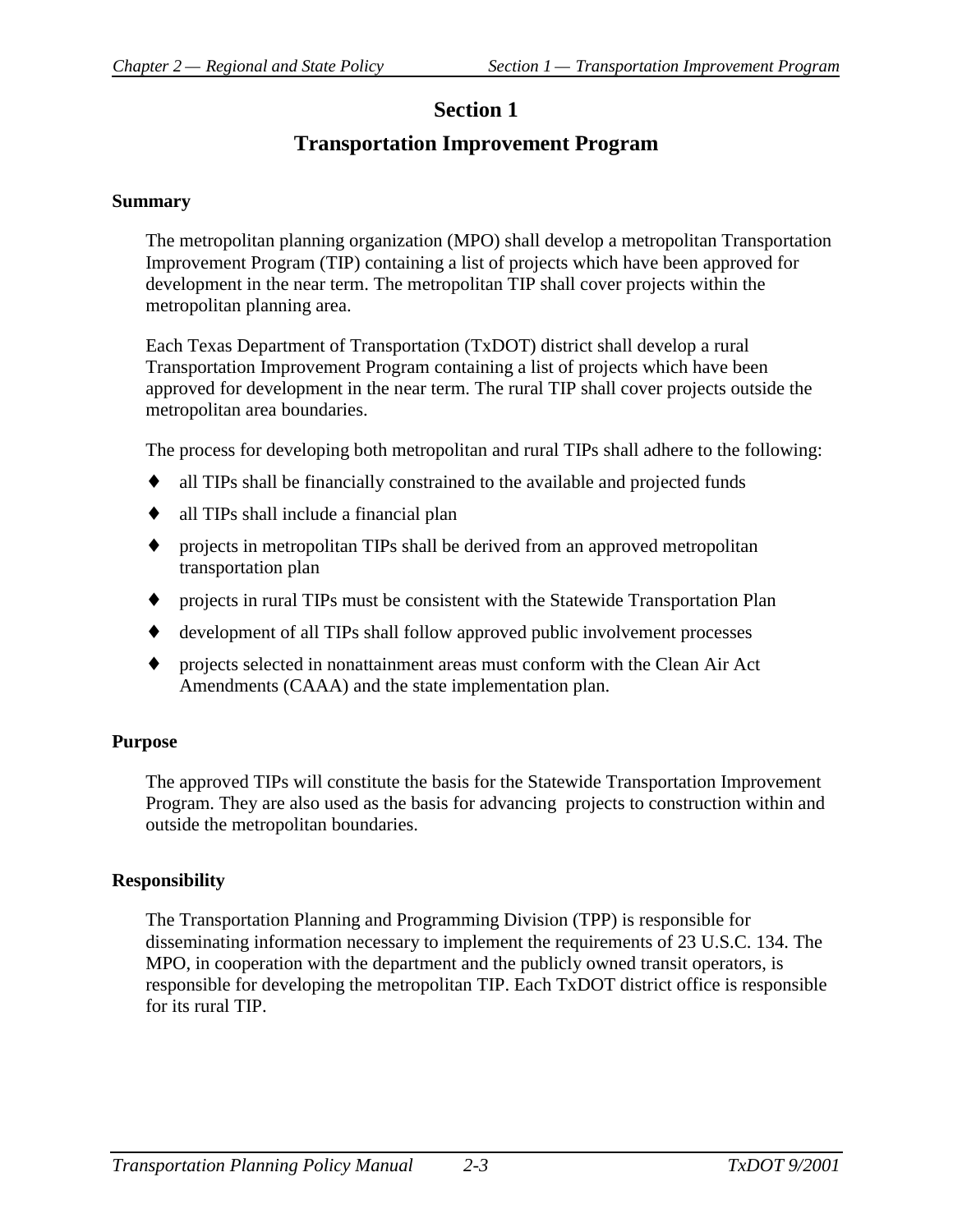### <span id="page-19-0"></span>**Reference**

Current Policy: 43 TAC 15.7

Supersedes:

Reference: 23 CFR 450.324 & 450.200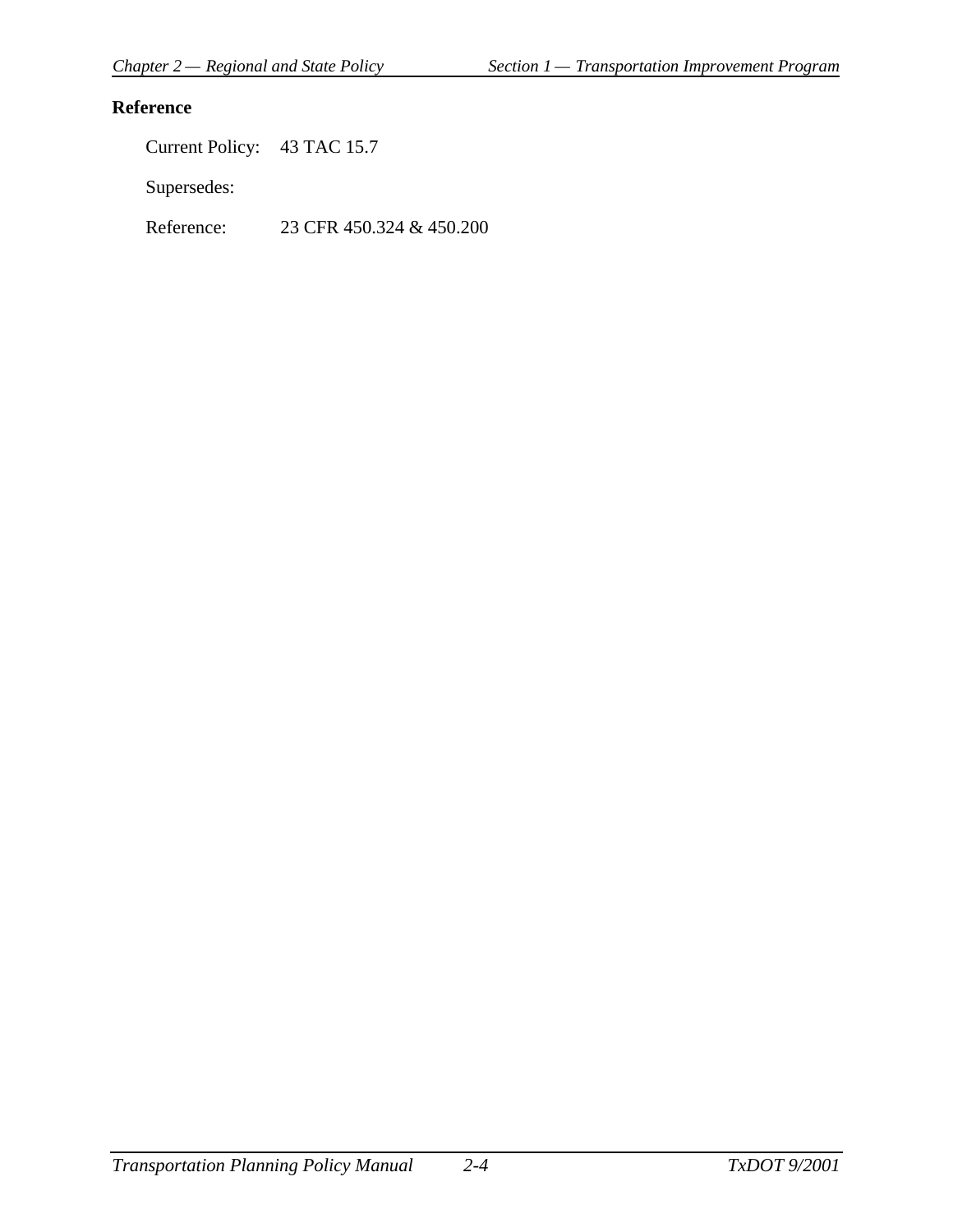# **Statewide Transportation Plan**

#### <span id="page-20-0"></span>**Summary**

TxDOT will develop a statewide planning process that will result in a Statewide Transportation Plan for all areas of the state. The plan shall:

- ♦ address all the planning elements outlined in the federal regulations
- $\bullet$  be intermodal in character
- ♦ cover a period of at least 20 years
- ♦ be coordinated with metropolitan transportation plans developed by the MPOs
- ♦ provide for public involvement
- ♦ include a financial plan.

#### **Purpose**

To implement 23 U.S.C. 135 and to ensure that transportation needs of the citizens of Texas are adequately addressed.

#### **Responsibility**

The Transportation Planning and Programming Division is responsible for implementing the requirements of 23 U.S.C. 135.

|            | Current Policy: 23 CFR 450.214                   |
|------------|--------------------------------------------------|
|            | Supersedes: Transportation Code, Section 201.601 |
| Reference: | 23 CFR 450.214                                   |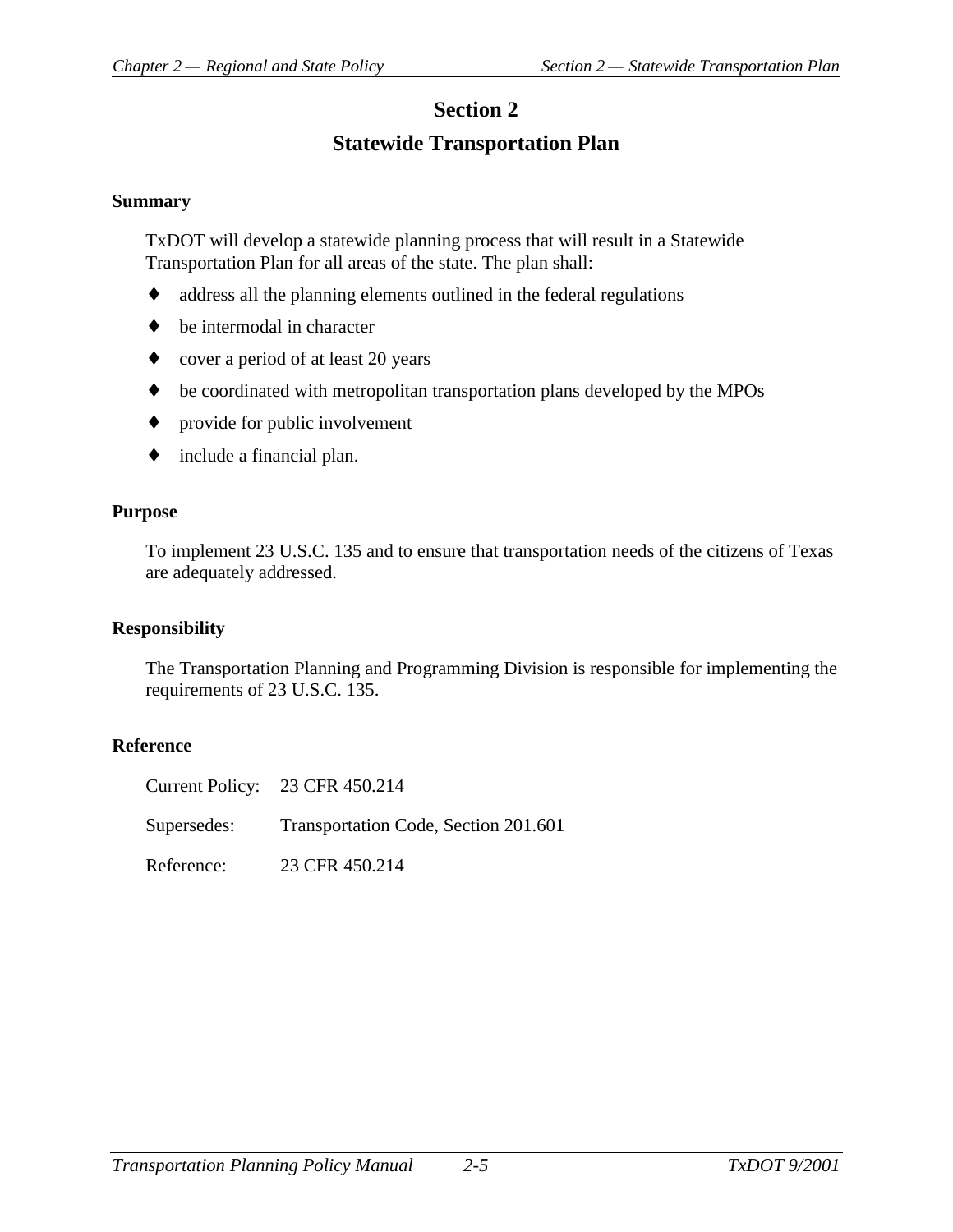## **Statewide Transportation Improvement Program**

#### <span id="page-21-0"></span>**Summary**

TxDOT will develop a Statewide Transportation Improvement Program (STIP) for all areas of the state. The STIP will consist of the metropolitan and rural TIPs. The STIP will:

- ♦ include a list of projects for a three-year period
- ♦ adhere to a public involvement process adopted by the department
- ♦ contain projects consistent with the Statewide Transportation Plan and the individual metropolitan transportation plans
- ♦ be financially constrained
- be updated every two years.

#### **Purpose**

To implement 23 U.S.C. 135 and to ensure that transportation projects are eligible to move toward the construction phase.

#### **Responsibility**

The Transportation Planning and Programming Division is responsible for implementing the requirements of 23 U.S.C. 135. The Texas Transportation Commission approves the STIP on behalf of the governor.

#### **Reference**

Current Policy: 43 TAC 15.8

Supersedes:

Reference: 23 CFR 450.216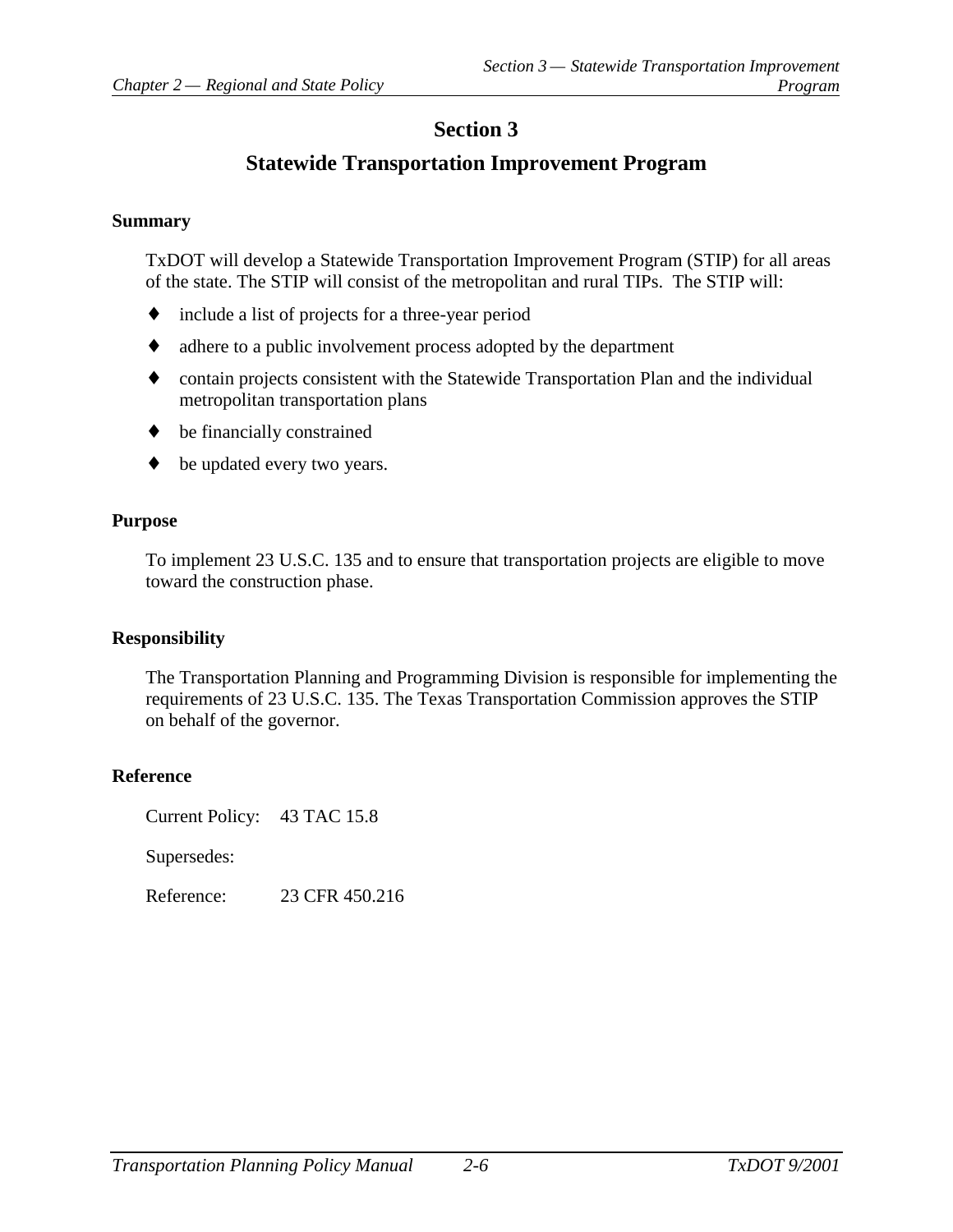# **Section 4 Local Participation**

#### <span id="page-22-0"></span>**Summary**

The policy outlines the rules for local, state, and federal participation for the various highway programs administered by TxDOT.

#### **Purpose**

To ensure that local units of government become familiar with the necessary local matching participation for the various highway projects within their jurisdictions. The policy is to be used as the basis of agreements between TxDOT and the local governments.

#### **Responsibility**

The Design Division has overall responsibility for administering the rules as published. Each district office will be responsible for implementing the policy/rules when revising existing or negotiating new agreements with the local units of governments.

#### **Reference**

Current Policy: 43 TAC 15.50-15.56

Supersedes: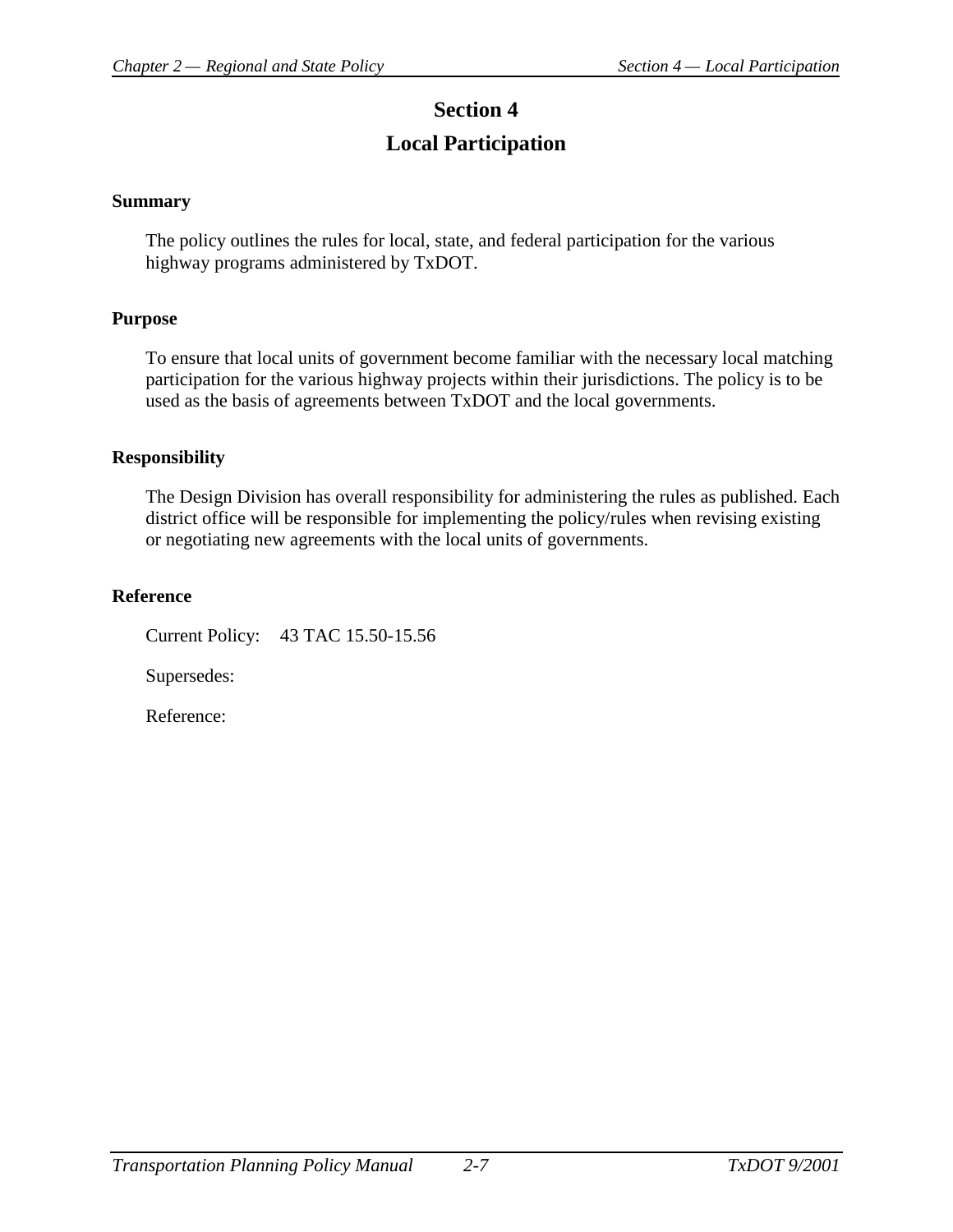# **Gulf Intracoastal Waterway**

#### <span id="page-23-0"></span>**Summary**

This policy states that the department will administer the Texas Coastal Waterway Act of 1975 as the non-federal sponsor of the main channel of the Gulf Intracoastal Waterway from the Sabine River to the Brownsville Ship Channel.

#### **Purpose**

The purpose of this policy is:

- ♦ to comply with the Texas Coastal Waterway Act of 1975
- to clarify the role of organizational units pertaining to the acquisition of dredge disposal sites.

#### **Responsibility**

Transportation Planning and Programming Division has responsibility for:

- ♦ local sponsorship requirements for evaluation, planning, maintenance, preservation, enhancement, and future improvements of the Gulf Intracoastal Waterway
- ♦ evaluation and selection of sites for the disposal of dredged material
- ♦ coordination with Corps of Engineers and state and federal agencies for environmental impact sites, if required
- conducting public meetings and commission hearings

Right of Way Division has responsibility for the acquisition including:

- ♦ negotiation and purchase of sites for the disposal of dredged material in conjunction with the Transportation Planning and Programming Division
- ♦ acquisition work schedule adherence related to the title search phase, surveying, negotiation, and purchase of sites.

Houston, Yoakum, Corpus Christi, Beaumont, and Pharr Districts will appoint a liaison to assist:

- the Right of Way Division in all phases of site acquisition
- the TPP Division in all phases of sponsorship requirements.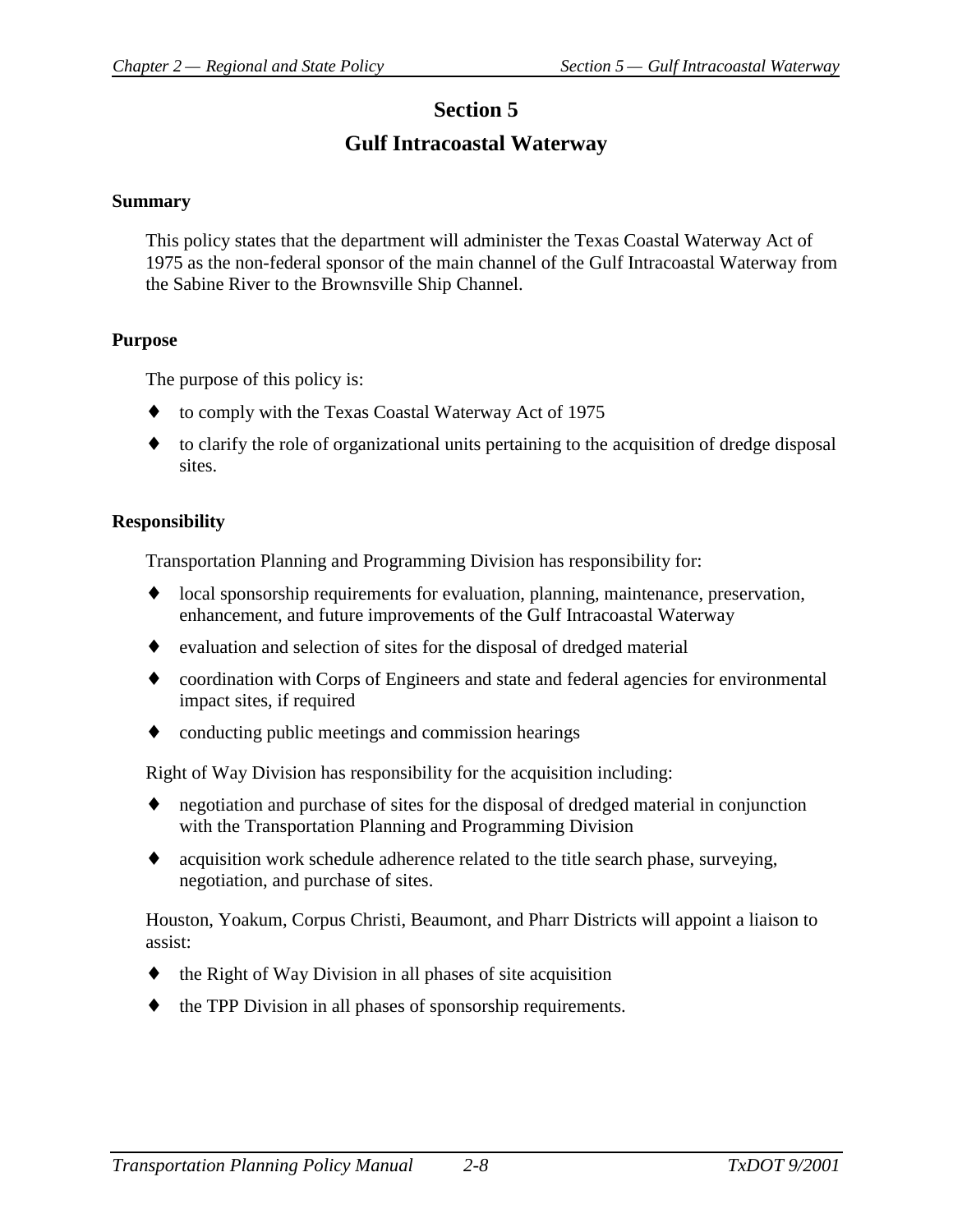<span id="page-24-0"></span>

|                            | Current Policy: Executive Order 4-90                        |
|----------------------------|-------------------------------------------------------------|
|                            | Supersedes: Administrative Order 20-83                      |
| Reference:<br>43 TAC §2.45 | Texas Coastal Waterway Act, Transportation Code, Chapter 51 |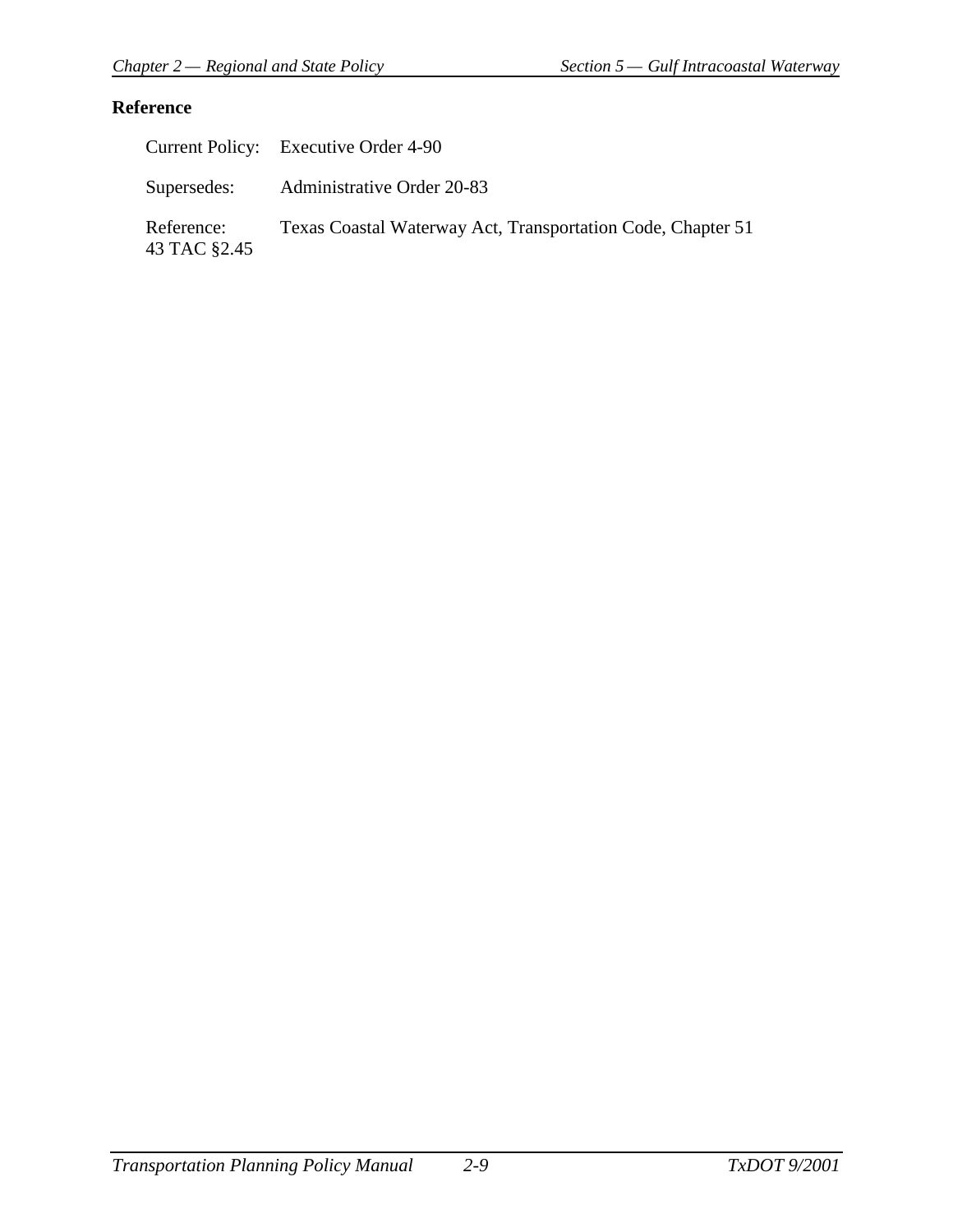# **Chapter 3 Monitoring and Traffic Data Policy**

# **Contents:**

| Section 2 — Highway Performance Monitoring System Field Manual 3-5 |  |
|--------------------------------------------------------------------|--|
|                                                                    |  |
|                                                                    |  |
|                                                                    |  |
|                                                                    |  |
|                                                                    |  |
|                                                                    |  |
|                                                                    |  |
|                                                                    |  |
|                                                                    |  |
|                                                                    |  |
|                                                                    |  |
|                                                                    |  |
|                                                                    |  |
|                                                                    |  |
|                                                                    |  |
|                                                                    |  |
|                                                                    |  |
|                                                                    |  |
|                                                                    |  |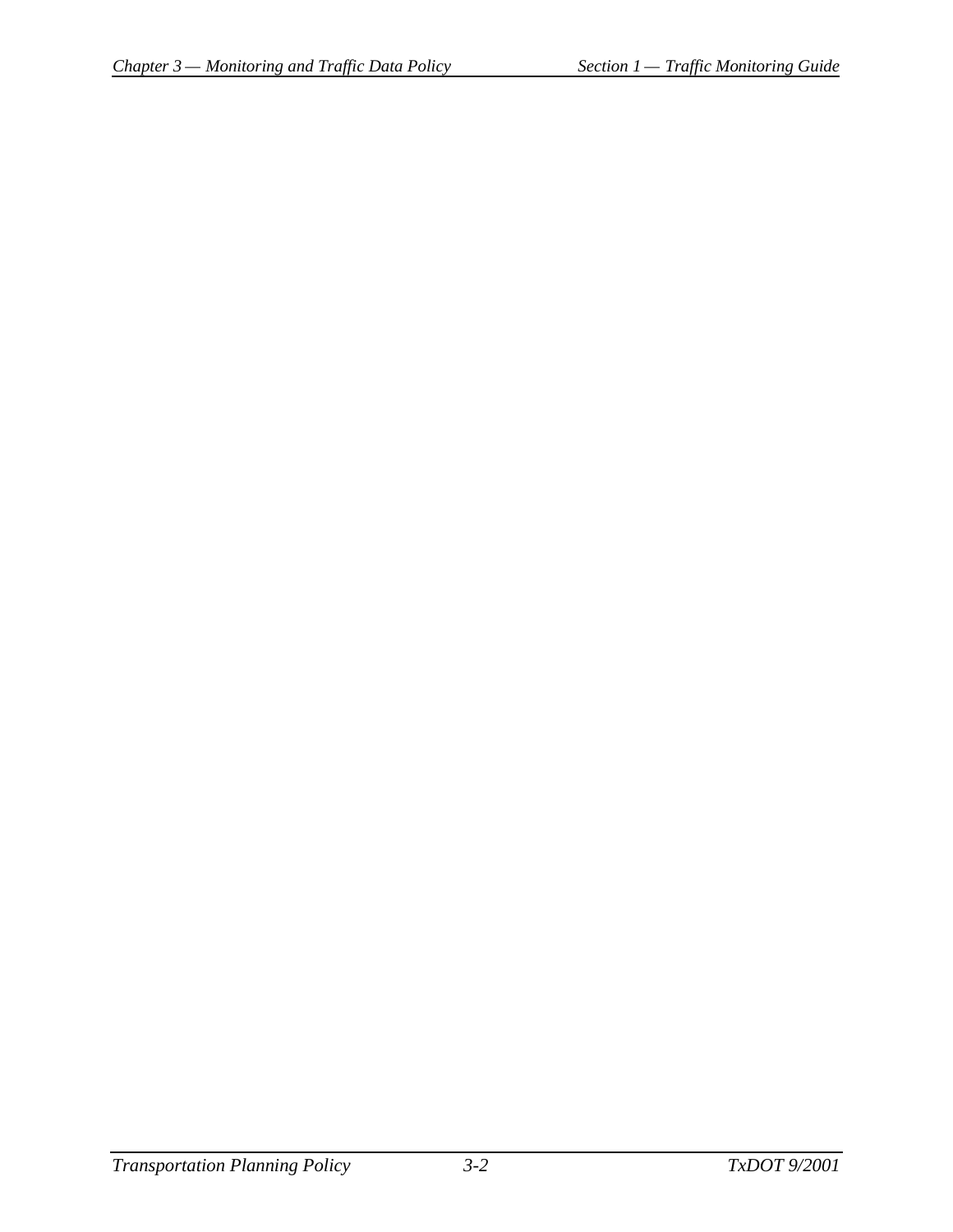# **Section 1 Traffic Monitoring Guide**

#### <span id="page-27-0"></span>**Summary**

The *Traffic Monitoring Guide* (TMG) provides direction for improved statewide traffic counting, vehicle classification, and truck weighing. It was written to be a statement of good practice and is not to be considered a federal standard. The guidances provided in this document are meant to supplement other traffic monitoring guidelines for federal initiatives. The guide states that "data collection agencies are encouraged to consider the methods presented in their administration of a data collection program and to compare the costeffectiveness of this methodology to procedures they presently use."

The TMG provides detailed direction for using statistical procedures (sample size and sample frequency), which gives traffic data managers tools to determine what level of monitoring effort is required to achieve desired confidence and precision levels for their statewide traffic data. The design of the data monitoring system, as described in the guide, is interrelated and hierarchical.

A unifying element of the TMG is the concept of the direct, hierarchical relationship of the volume counts, vehicle classification, and truck weight measurements. Truck weight is a subset of vehicle classification, which is a subset of volume counts. Volume counts are a subset of the Highway Performance Monitoring System and so on until you reach the universe of roads.

#### **Purpose**

The TMG is used as guidance to improve the accuracy and precision of statewide traffic data through recommended data collection, analysis, and reporting methods. The guide contains several chapters detailing sample design for traffic monitoring, followed by detailed discussions on traffic volume monitoring, vehicle classification, truck weighing, and traffic monitoring data formats.

#### **Responsibility**

Transportation Planning and Programming Division (TPP)

#### **Reference**

Current Policy: Traffic Monitoring Guide, U.S. Department of Transportation, Federal Highway Administration, 1993.

Supersedes: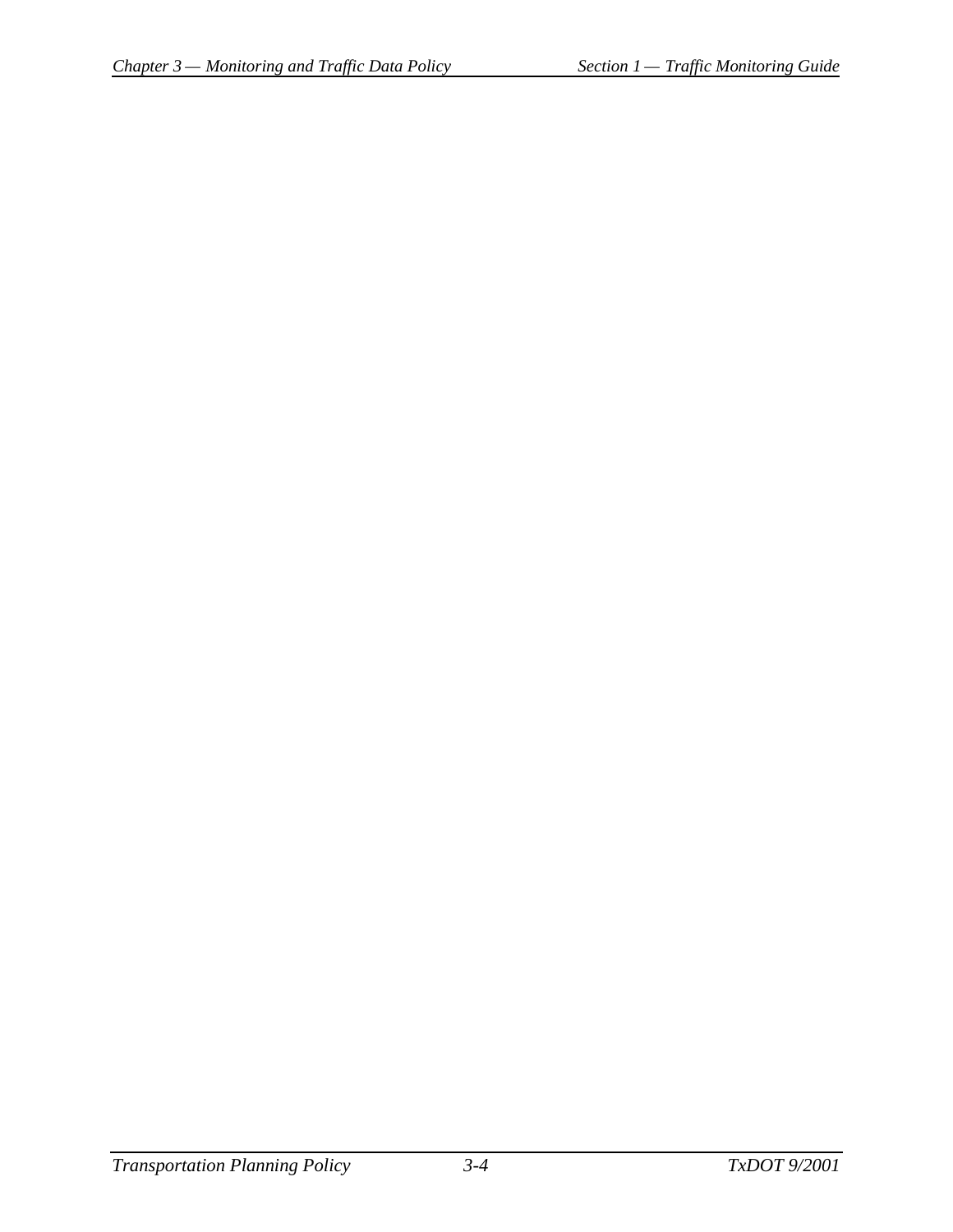# **Highway Performance Monitoring System Field Manual**

#### <span id="page-29-0"></span>**Summary**

The Highway Performance Monitoring System (HPMS), initially implemented in 1978, is used to serve the data and informational needs of the Federal Highway Administration (FHWA) in using and providing data to Congress relating to the nation's streets and highway system. The HPMS data set is the nationwide inventory system of all of the nation's public road mileage, which includes all facilities both on and off the state highway systems, as certified by the states' governors on an annual basis. The HPMS data set is used throughout the transportation profession and has become an integral part of the policy planning process and guides how federal funding is apportioned and allocated.

The data collected for and contained in the HPMS assesses the system length, use, condition, performance, and operating characteristics of the highway infrastructure. HPMS is a cooperative effort among state departments of transportation, local governments, and metropolitan planning organizations to assemble and report the necessary information. The roles of FHWA headquarters, FHWA field offices, and state departments of transportation are defined within the manual.

#### **Purpose**

The *HPMS Field Manual* details the collection and reporting methods to be used for the HPMS data set. The field manual provides guidance on the following areas:

- data summary and reporting requirements
- ♦ areawide data requirements
- ♦ universe and sample data items required for certain functional systems, the National Highway System, and rural, small urban, and urbanized areas
- ♦ geographic Information System reporting requirements
- ♦ data item and sample panel update cycles
- software used to prepare, edit, and submit the HPMS products
- ♦ several appendices covering sample selection processes, details on specific data, or coding procedures.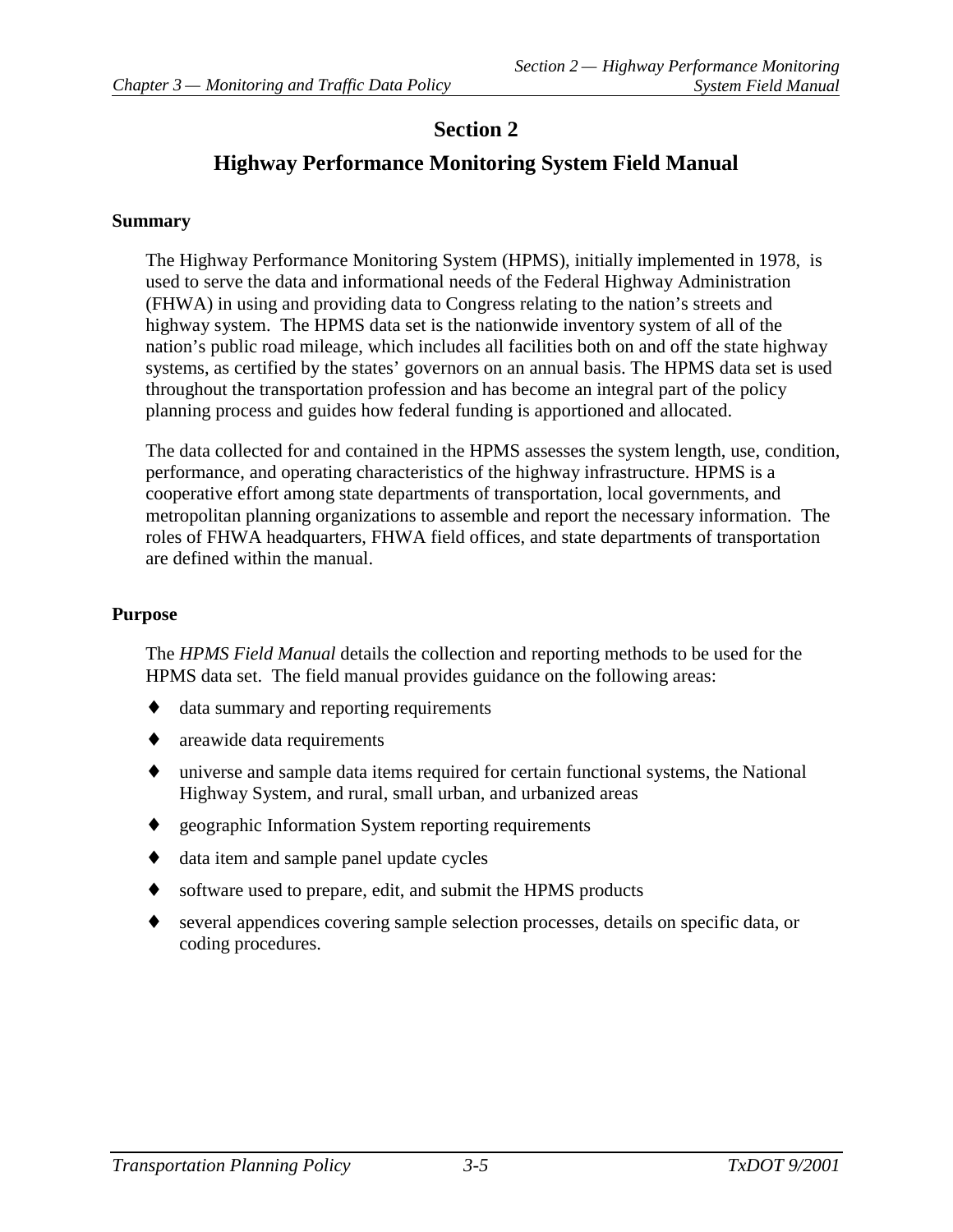### <span id="page-30-0"></span>**Responsibility**

Transportation Planning and Programming Division

Districts

### **Reference**

Current Policy: Highway Performance Monitoring System Field Manual for the Continuing Analytical and Statistical Database, U.S. Department of Transportation, Federal Highway Administration, August 1993

Supersedes: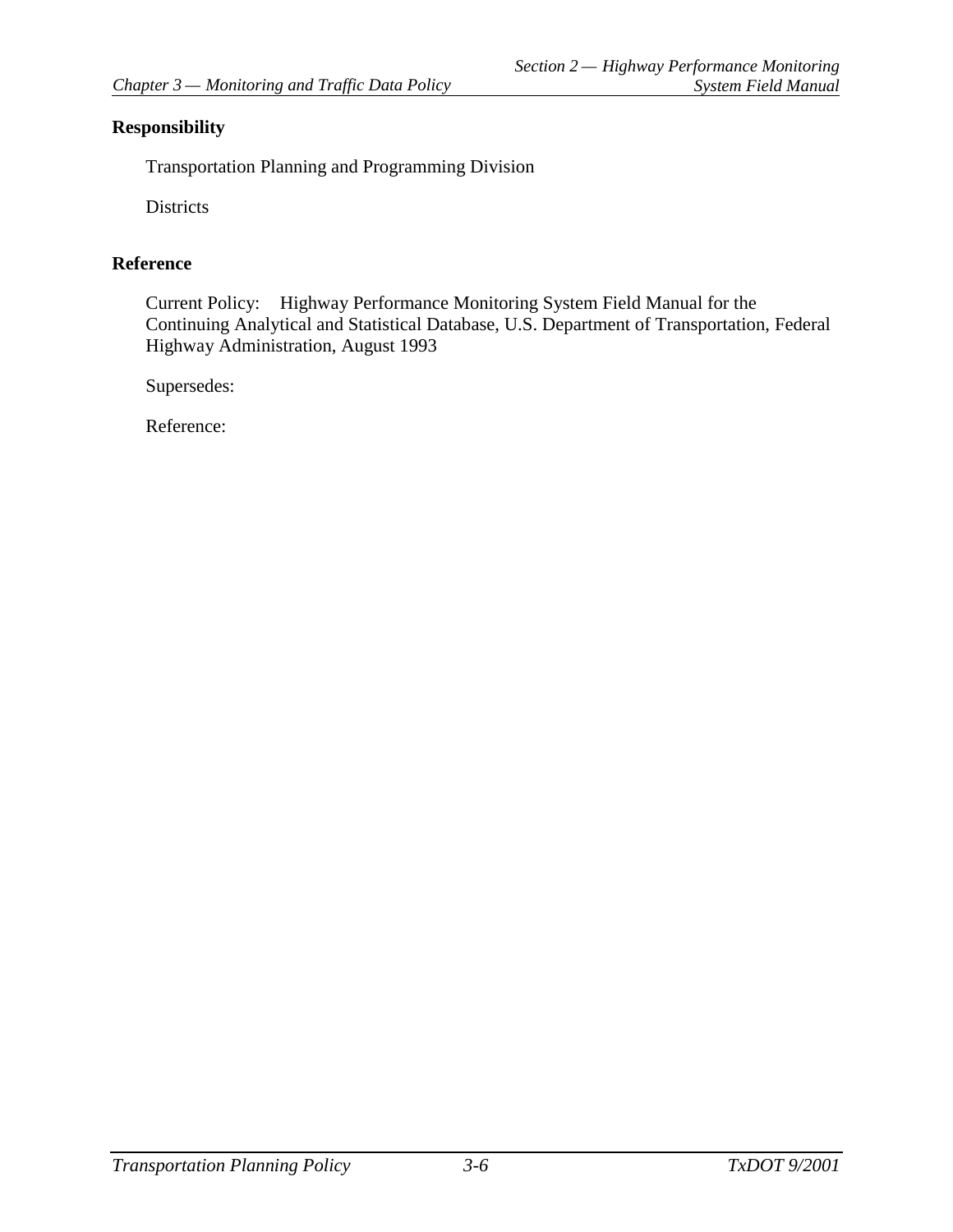# **AASHTO Guidelines for Traffic Data Programs**

#### <span id="page-31-0"></span>**Summary**

The objective of the *American Association of State Highway and Transportation Officials (AASHTO) Guidelines* is to improve the quality of the traffic information that supports decisions at all levels of the transportation profession. The guidelines were developed by a joint task force on traffic monitoring standards representing federal and state government, institutions of higher education, and the private sector. State agency experiences with the *Traffic Monitoring Guide* were used to develop many of the guidelines in the *AASHTO Guidelines*. The goal of the document is to establish a process for adoption of national traffic monitoring standards.

The guidelines identify the importance of common and consistent practice, from field equipment to traffic reports, within and among transportation agencies. State transportation agency concerns and the basic national concern for equivalent and comparable traffic data are specifically addressed. The recommendations in the guidelines are flexible, which encourages states to implement them regardless of the condition of a state's traffic monitoring program.

#### **Purpose**

The *AASHTO Guidelines* should be used as a tool to improve the quality of traffic data and to standardize traffic monitoring practice. The document contains both near-term and longrange procedures for improving and standardizing the traffic monitoring system on a range of topics from field equipment to quality control.

The document provides specific recommendations for the following areas of a traffic monitoring program:

- traffic data collection needs
- ♦ field equipment and procedures
- $\bullet$  editing traffic data
- $\bullet$  summarizing traffic data
- reporting traffic data
- retaining traffic data
- quality control
- data definition.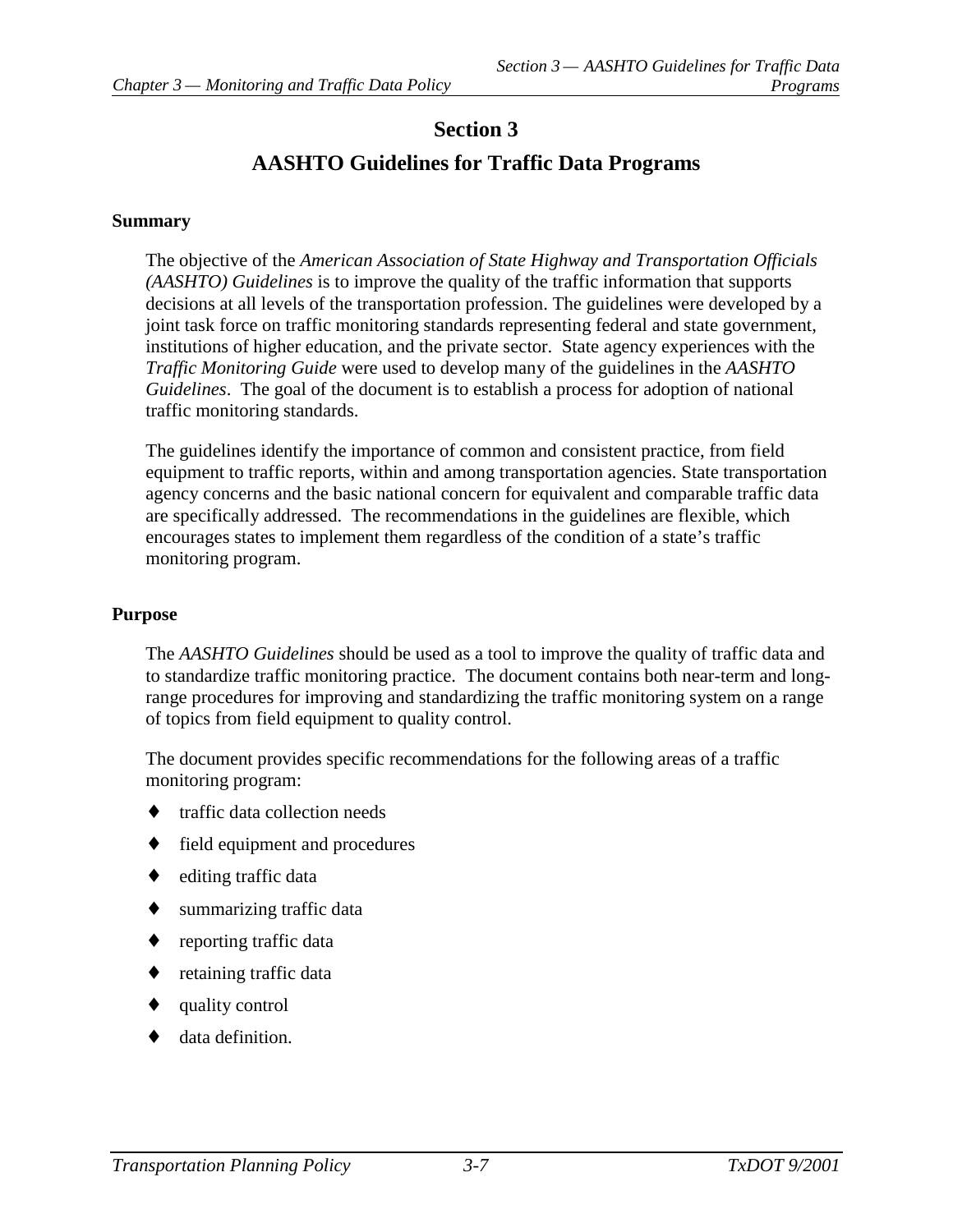### <span id="page-32-0"></span>**Responsibility**

Transportation Planning and Programming Division

#### **Reference**

Current Policy: *AASHTO Guidelines for Traffic Data Programs*, American Association of State Highway and Transportation Officials, 1992

Supersedes: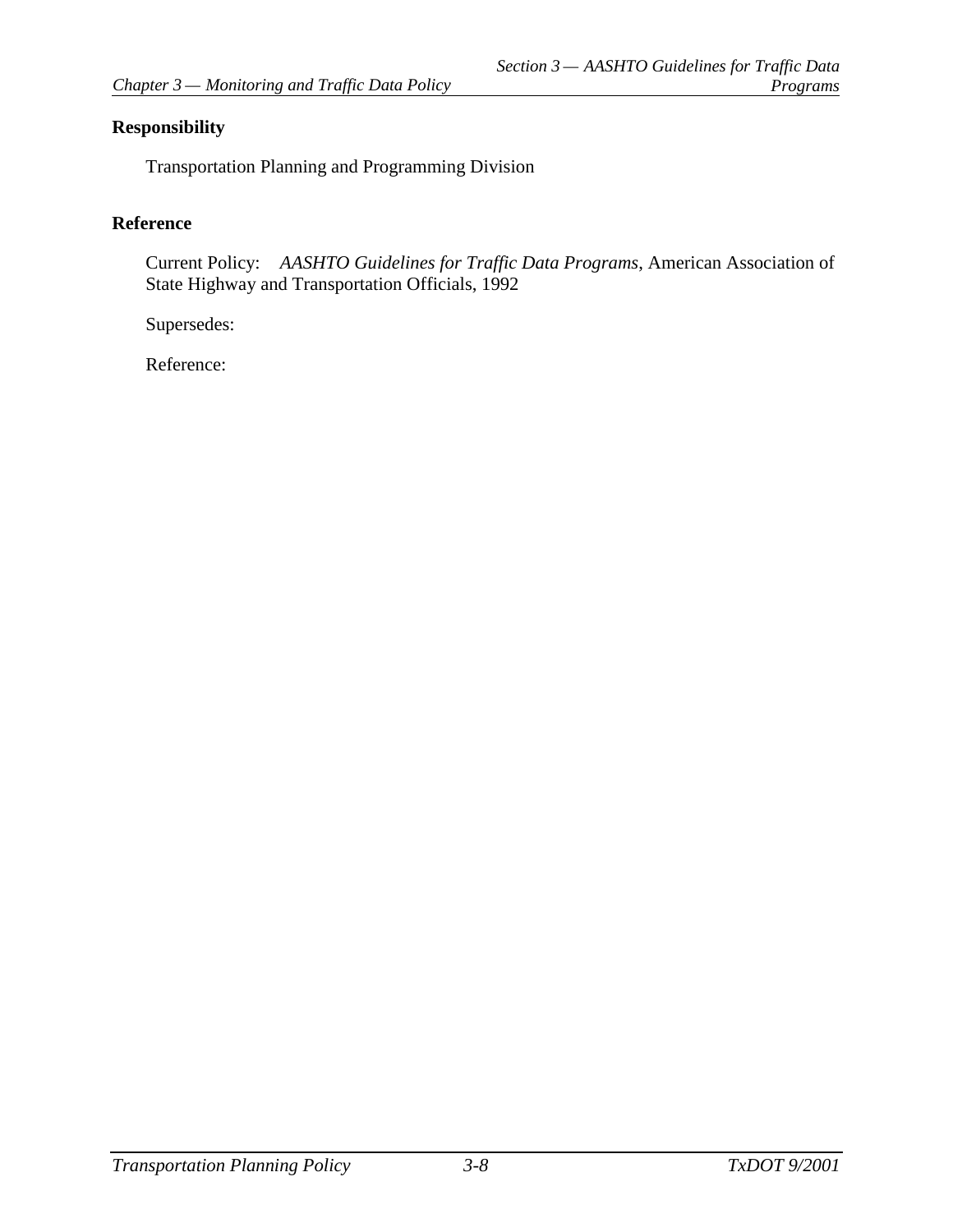# **Single Source Traffic Data Operating Procedures**

### <span id="page-33-0"></span>**Summary**

*Policy* — The department will maintain a single source of all traffic data reported to the commission, legislature, governor, and the public.

*Transportation Planning Division Contact* — The districts and divisions may call the Traffic Analysis Section of TPP concerning traffic data requests.

*Types of Traffic Data* — The following chart shows both traffic data for possible review and the Traffic Analysis Section's current projects which may entail later review.

- ♦ Part A of the chart shows the different types of traffic data, whether data are furnished by TPP, whether they require review by TPP, and if the data may be distributed outside the department.
- ♦ Part B of the chart shows traffic data furnished by TPP to the department that are subject to standard workload restraints and may entail a longer response period than data only under review. This is due to the level of detail required and the initial assessment. If this traffic data is needed later for use outside the department it will require a subsequent review.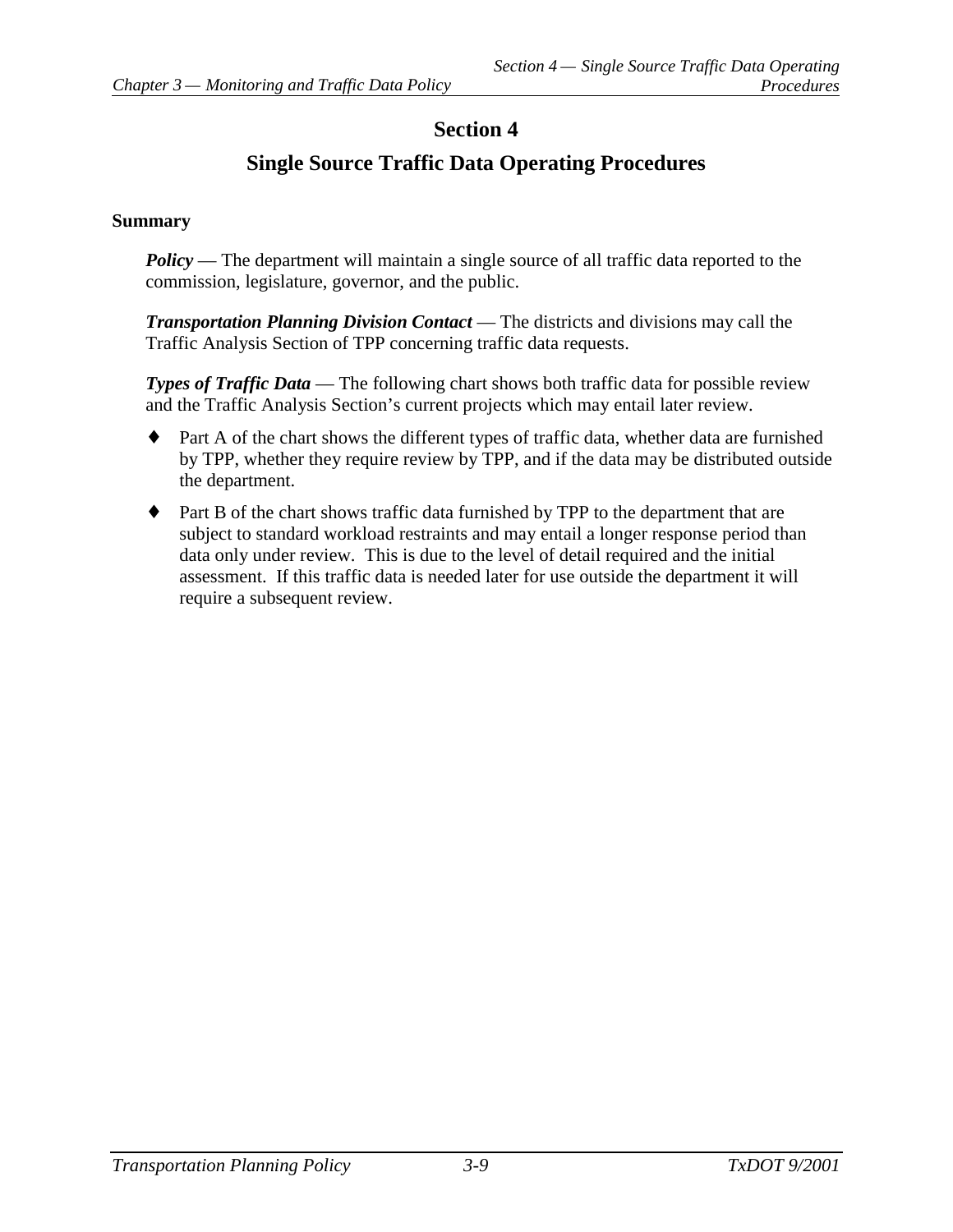| Types of Traffic Data                                                                                                                                                                          |                            |                                      |                                                      |
|------------------------------------------------------------------------------------------------------------------------------------------------------------------------------------------------|----------------------------|--------------------------------------|------------------------------------------------------|
|                                                                                                                                                                                                | <b>Furnished</b><br>by TPP | <b>Requires</b><br><b>TPP Review</b> | <b>May Be Used</b><br><b>Outside</b><br><b>TxDOT</b> |
| Part A - Type of Traffic Data                                                                                                                                                                  |                            |                                      |                                                      |
| 1.                                                                                                                                                                                             | Yes                        | No                                   | Yes                                                  |
| State, district, urban, and county traffic maps<br>٠<br>Note: Be careful to differentiate between weekday<br>unadjusted volumes and those volumes adjusted to<br>annual average daily traffic. |                            |                                      |                                                      |
| Annual Report of Vehicle Classification                                                                                                                                                        |                            |                                      |                                                      |
| Annual ATR Report (permanent automatic traffic<br>recorders)                                                                                                                                   |                            |                                      |                                                      |
| Vehicle miles of travel and mileage from Texas Travel<br>(TT) tables                                                                                                                           |                            |                                      |                                                      |
| Published route and feasibility studies<br>٠                                                                                                                                                   |                            |                                      |                                                      |
| 2.                                                                                                                                                                                             | Yes                        | No                                   | No                                                   |
| Unadjusted 24-hour traffic counts<br>٠                                                                                                                                                         |                            |                                      |                                                      |
| Urban area forecast modeled traffic volumes<br>٠                                                                                                                                               |                            |                                      |                                                      |
| Traffic signalization volumes                                                                                                                                                                  |                            |                                      |                                                      |
| 3.                                                                                                                                                                                             | No                         | Yes                                  | Yes                                                  |
| Current traffic estimates derived from previously                                                                                                                                              | Yes                        | Yes                                  | Yes                                                  |
| furnished data such as traffic counts                                                                                                                                                          | Yes                        | Yes                                  | Yes                                                  |
| Projected traffic from traffic log<br>٠                                                                                                                                                        | Yes                        | Yes                                  | Yes                                                  |
| Urban area final forecast year model assignments                                                                                                                                               |                            |                                      |                                                      |
| Previously furnished traffic data from corridor analysis<br>projects                                                                                                                           |                            |                                      |                                                      |
| <b>Part B - Current Projects</b>                                                                                                                                                               |                            |                                      |                                                      |
| 4.                                                                                                                                                                                             | Yes                        | Yes                                  | Yes, with                                            |
| Geometric design volumes                                                                                                                                                                       |                            |                                      | subsequent                                           |
| Pavement analysis                                                                                                                                                                              |                            |                                      | review by TPP                                        |
| Environmental impact air/noise studies                                                                                                                                                         |                            |                                      |                                                      |
| Program calls (i.e., UTP)                                                                                                                                                                      |                            |                                      |                                                      |

#### **Types of Traffic Data**

*Traffic Data Requiring Review by TPP* — The following procedure outlines the process for traffic data that require review by TPP:

- ♦ District/Division Personnel Forward traffic data requiring review by TPP through the appointed district/division staff liaison to TPP with the following information attached:
	- if the traffic data are needed urgently and require an immediate response
	- how the traffic data will be used (i.e. community speech, road design, etc.)
	- project location map of immediate area (part of a district traffic map may be sufficient)
- ♦ District/Division Staff Liaison -- Reviews the traffic data request for completeness and forwards to TPP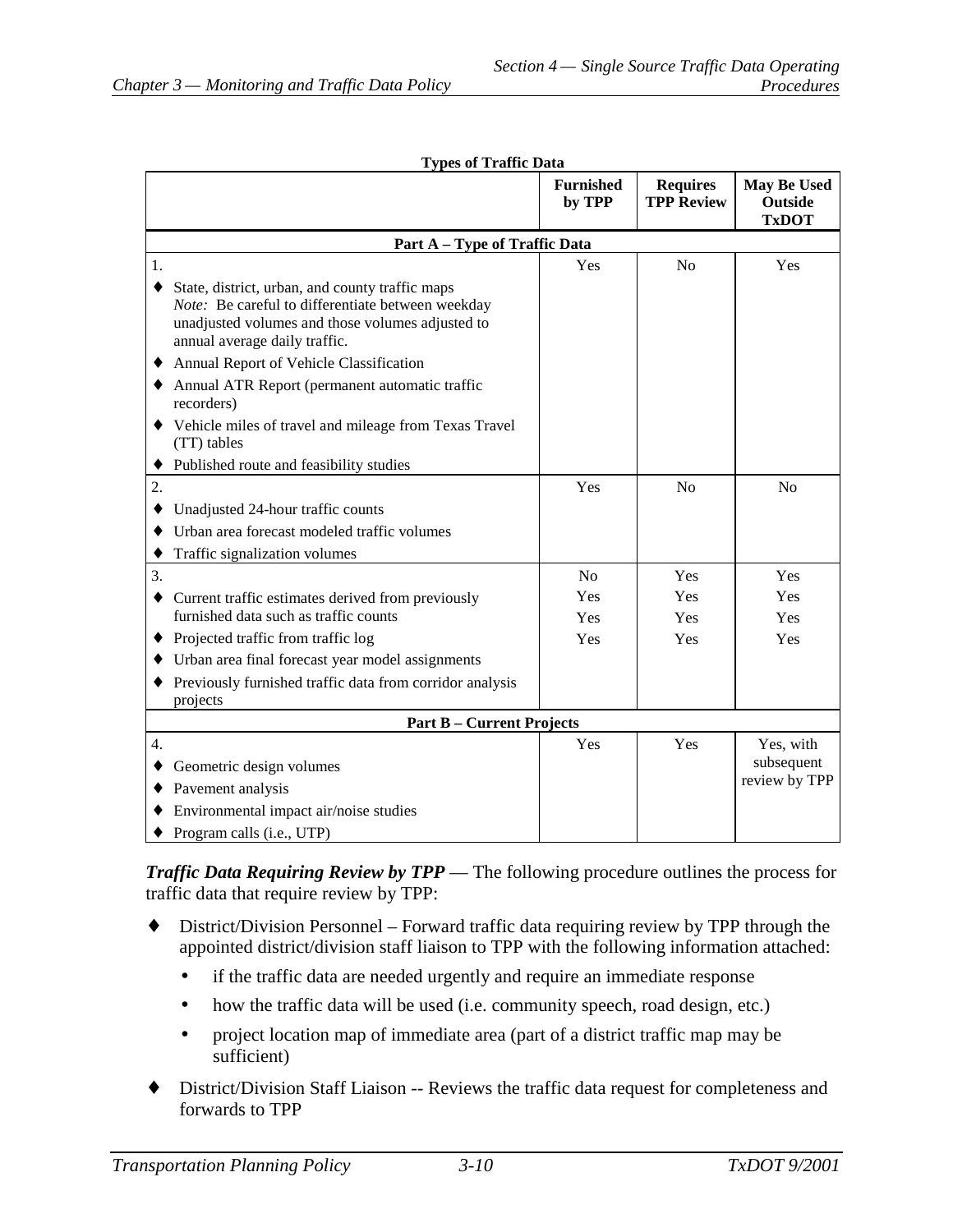- <span id="page-35-0"></span>Transportation Planning and Programming Division – Upon receipt of the traffic data:
	- stamps the date received
	- reviews, analyzes, and prioritizes the data
	- acknowledges receipt of the data notifying the originating office of approval to use the traffic data as submitted or that TPP must review and analyze the traffic data further

*Note:* TPP notifies the originating office of approval or further review within two weeks of the date of receipt unless the review is marked urgent requiring TPP to respond immediately.

• performs further analysis of traffic data to be used outside the department. This normally requires four weeks but sometimes requires an extended review.

#### **Purpose**

The purpose of this policy is:

- ♦ to provide operating procedures for the districts and divisions to implement Executive Order 6-90, which established the TPP as the sole source of traffic data from the department
- to inform the districts and divisions of which traffic data provided by TPP are for use outside the department and what portion of that traffic data requires review by TPP.

#### **Responsibility**

Transportation Planning and Programming Division and districts and divisions

The Transportation Planning and Programming Division will:

- review, modify, and approve all traffic data used in any documents including reports sent to the commission, the legislature, the governor, and the public within a reasonable time of receipt
- ♦ coordinate with the districts and divisions to ensure consistent traffic data.

The districts and divisions will:

- appoint a staff person to be liaison with TPP for traffic data review and approval
- ♦ submit external documents that include traffic data developed in the district or divisions to TPP for review and approval. *Note:* This submission should include a project location map of the immediate area.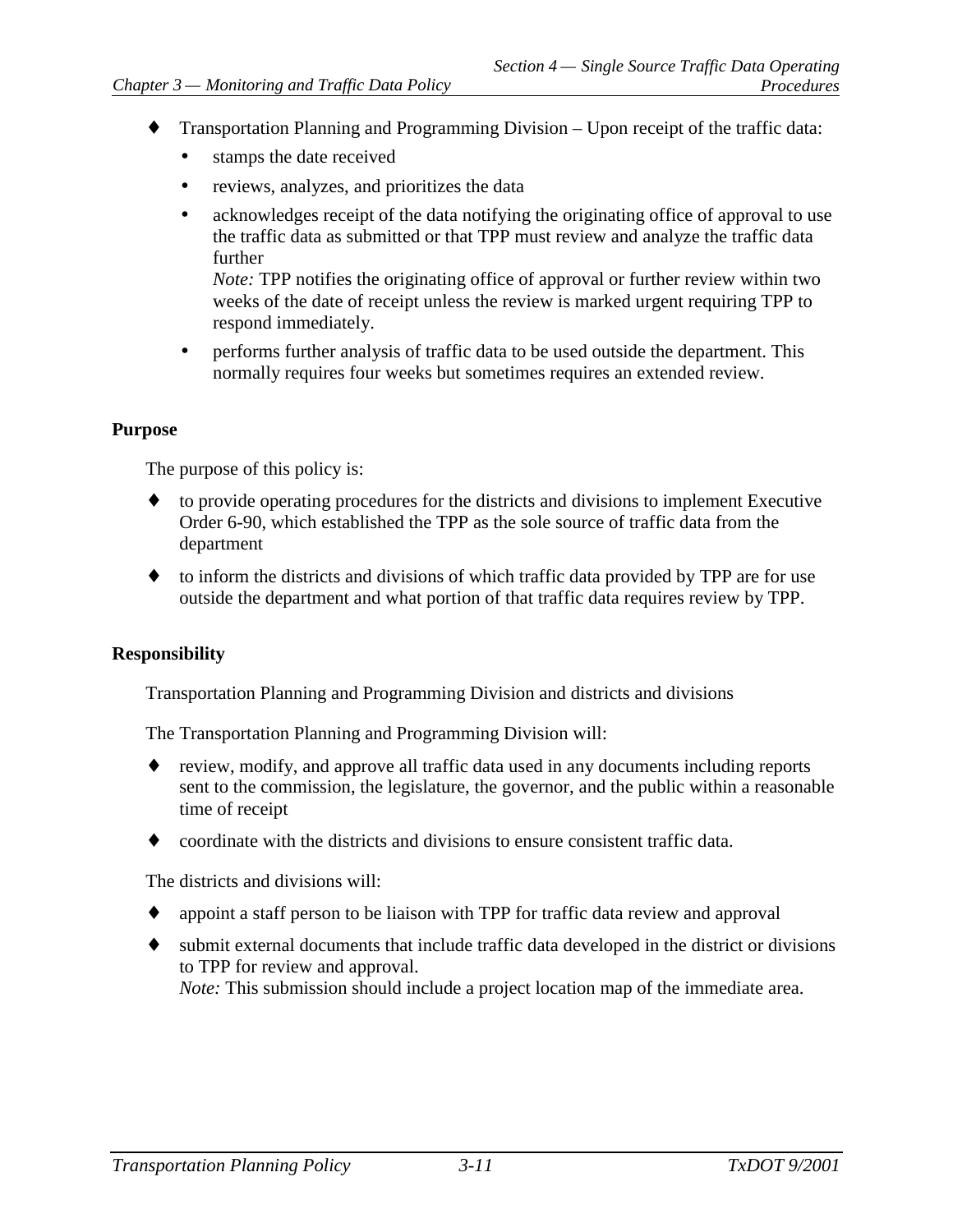### <span id="page-36-0"></span>**Reference**

Current Policy: Administrative Circular 17-90

Supersedes:

Reference: Executive Order 6-90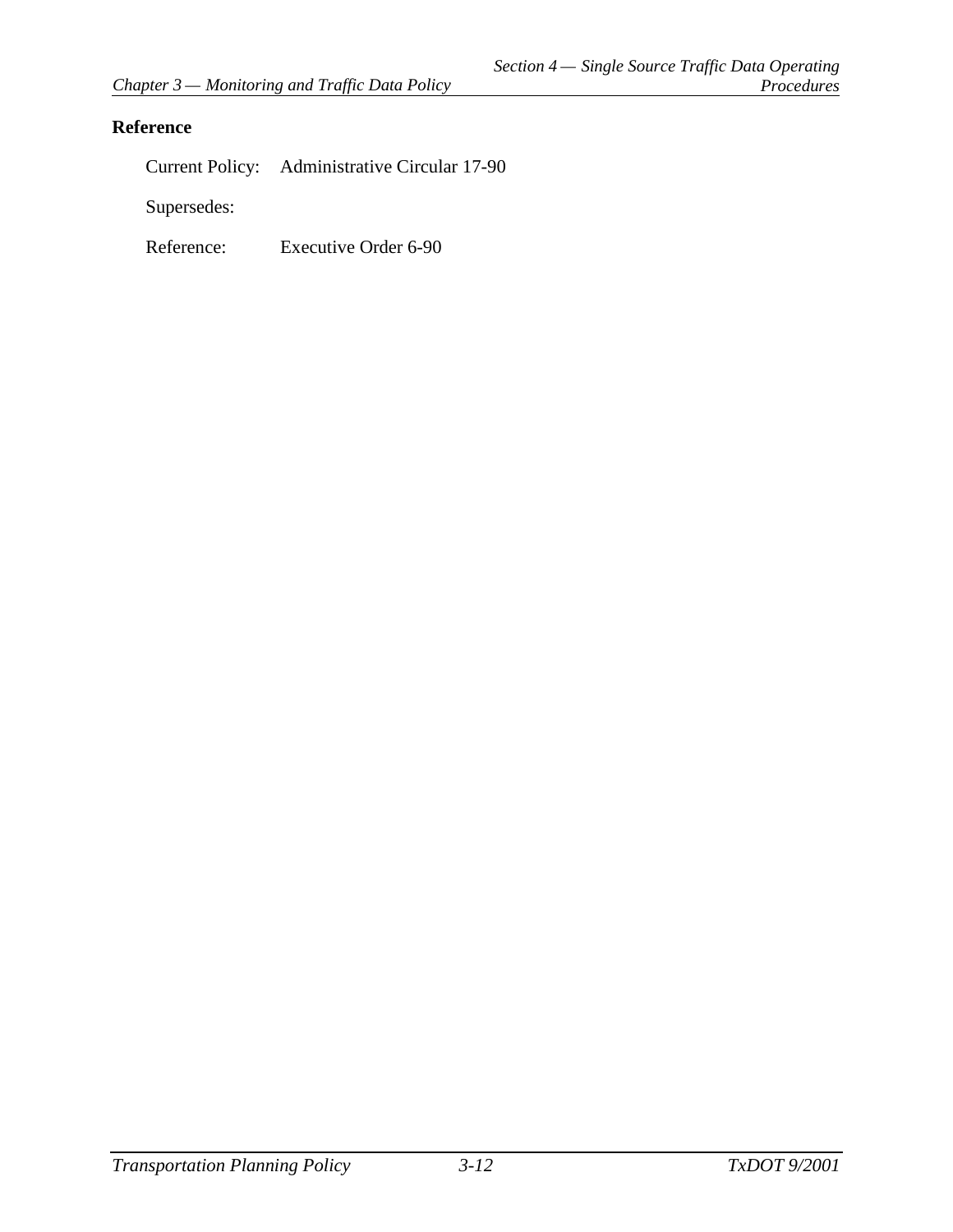# **Single Source for Traffic Data**

#### <span id="page-37-0"></span>**Summary**

This policy states that the department will maintain a single source of all traffic data reported to the commission, legislature, governor, and the public.

#### **Purpose**

The purpose of this policy is:

- to comply with the authorities cited under references
- ♦ to provide a reliable and accurate single source for traffic data from the department.

#### **Responsibility**

Transportation Planning and Programming Division will:

- review, modify, and approve all traffic data used in any documents including reports sent to the commission, the legislature, the governor, and the public within a reasonable time of receipt
- coordinate with the districts and divisions to ensure consistent traffic data.

Districts and divisions will:

- appoint a staff person to be the liaison with TPP for traffic data review and approval
- ♦ submit external documents that include traffic data developed in the district or division to TPP for review and approval, including a project location map of the immediate area.

#### **Reference**

Current Policy: Executive Order 6-90 Supersedes: Administrative Circular 48-86 Reference: TxDOT Memorandum (02/01/90), Highway Systems Functional Review Report TxDOT Memorandum (08/30/85), Department Document Review Procedures for Commission Meetings TxDOT Memorandum (11/14/85), Traffic Data Review Procedures Transportation Code, Section 201.103 Transportation Code, Section 201.803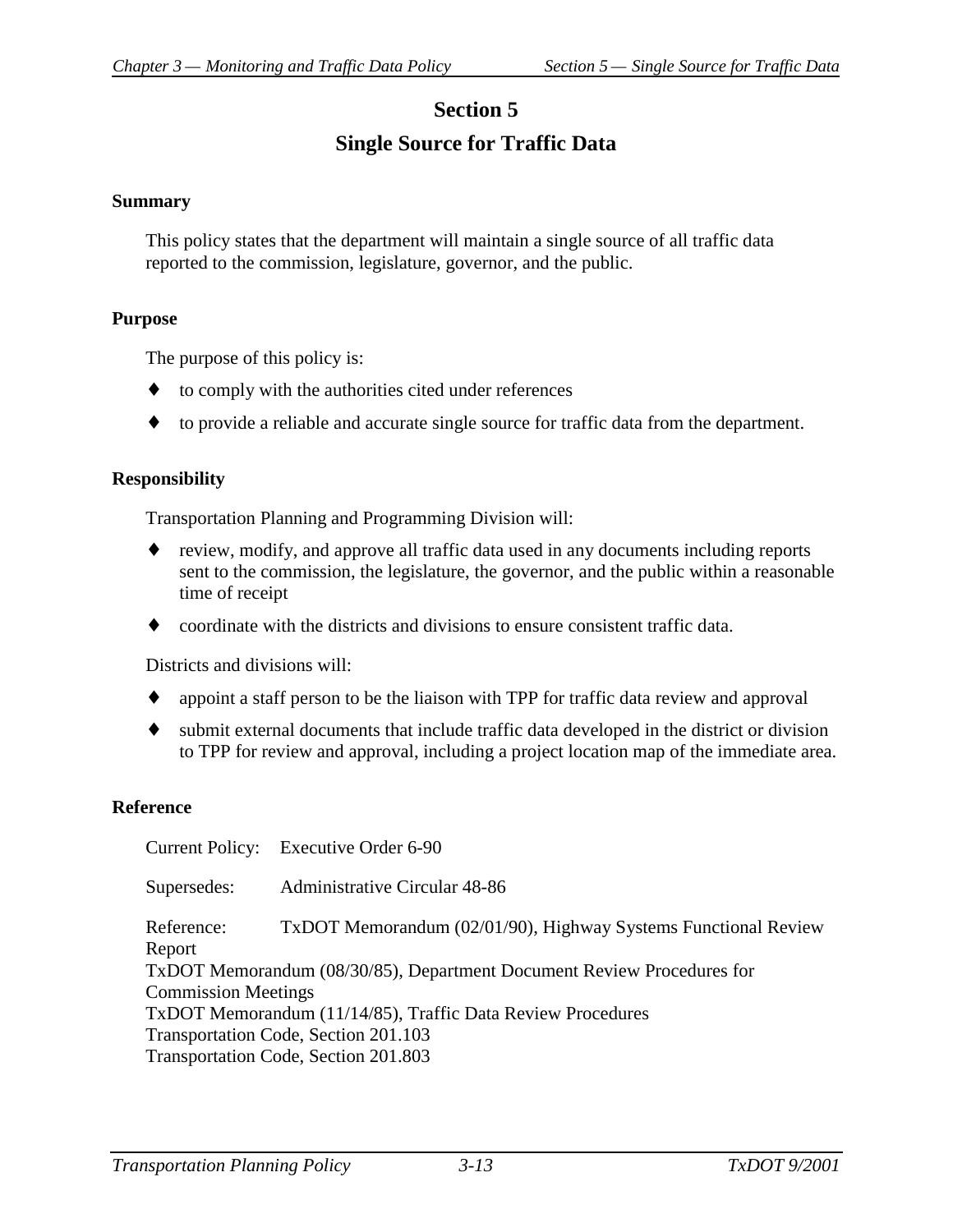# **Chapter 4 Other Policy**

## **Contents:**

| Section 3 — Establishment of a Highway Reference Marker Location System 4-6 |  |
|-----------------------------------------------------------------------------|--|
|                                                                             |  |
|                                                                             |  |
|                                                                             |  |
|                                                                             |  |
|                                                                             |  |
|                                                                             |  |
|                                                                             |  |
|                                                                             |  |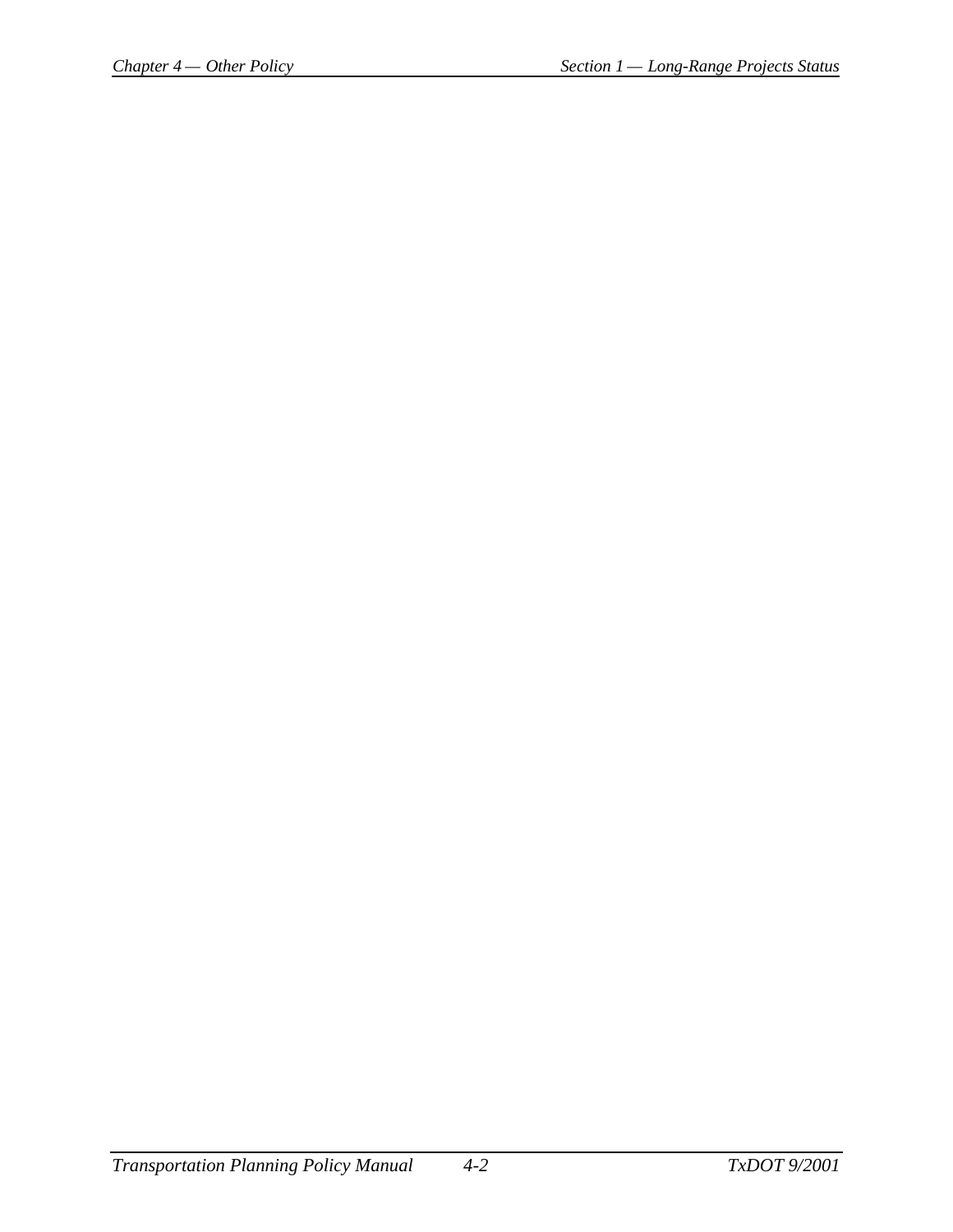# **Section 1 Long-Range Projects Status**

#### <span id="page-40-0"></span>**Summary**

Approval of projects for Long-Range Projects (LRP) status will be determined by the completion of a programming feasibility study to be reviewed by the Transportation Planning and Programming Division.

The Long-Range Projects status is defined as the authority for advanced planning through right-of-way determinations, including necessary route and environmental studies, as well as public hearing requirements. During LRP status, right-of-way maps should be completed and any environmental permits, clearances, coordinations, etc., should be identified. No letting dates should be assigned while a project is in this status.

The following areas are recommended to be evaluated for each project:

- congruity with the Statewide Transportation Plan
- congruity with the Metropolitan Transportation Plan
- ♦ major environmental issues
- ♦ level of community support
- cost effectiveness
- safety issues
- level of service analysis
- other areas of interest
- conclusion.

The programming feasibility study should contain a brief project description, one or two paragraphs addressing each of the above areas, a project location map, and existing and proposes typical sections. Please note the programming feasibility study should be an abbreviated document of approximately five pages in length and not the equivalent in scope to the feasibility studies previously prepared for the Design Division.

The example provided in the memorandum makes no reference to the concurrence of the metropolitan planning organization (MPO) or the county in the case of rural projects.

#### **Purpose**

To ensure that the Project Development Plan (PDP)/Unified Transportation Program (UTP) be fiscally constrained to the forecasted available funds.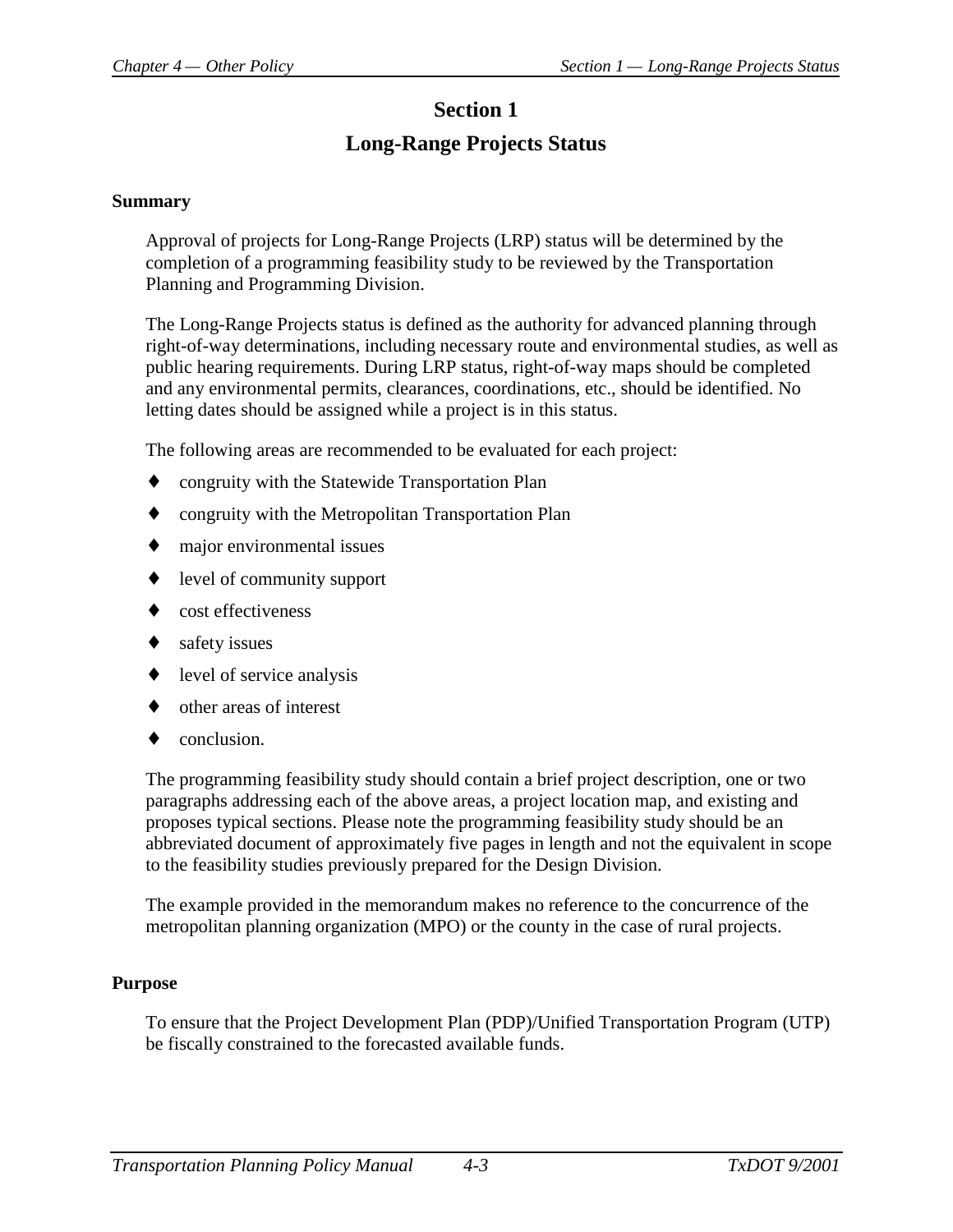### <span id="page-41-0"></span>**Responsibility**

Transportation Planning and Programming Division (TPP)

### **Reference**

Current Policy: TxDOT Memorandum (September 26, 1995)

Supersedes: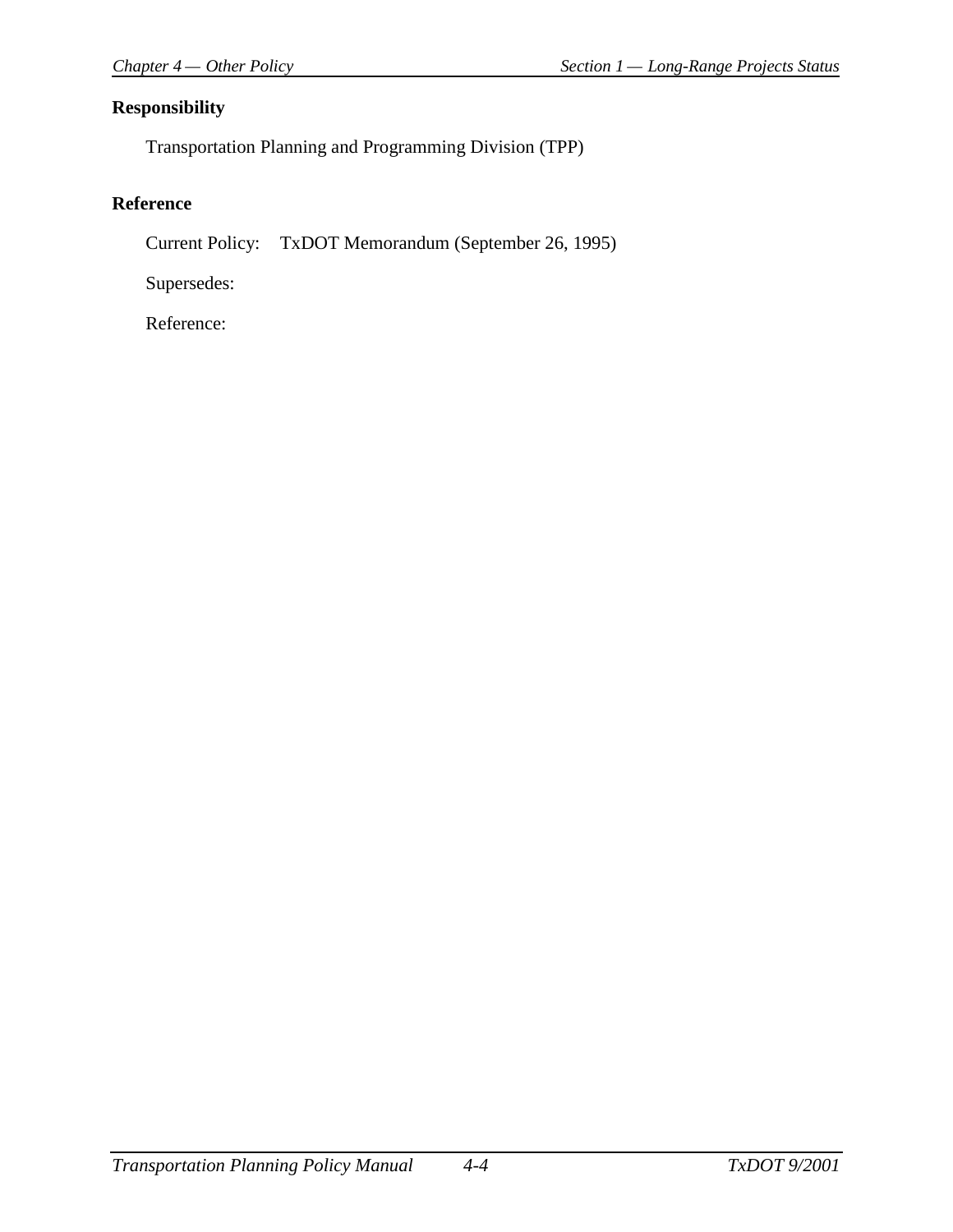# **Award of Off-System Construction Contracts**

#### <span id="page-42-0"></span>**Summary**

Activities of the local government entity or state agency associated with the construction contract letting process must conform to applicable federal requirements for those processes.

The Executive Director or his designee(s) is authorized to act for the Texas Transportation Commission in concurring or not concurring in the award of off-system construction contracts let by others.

The contracting agency shall assume all cost responsibility and legal liability for activities that do not conform with said federal requirements.

The Executive Director shall report to the commission concerning award concurrence or non-concurrence of all off-state numbered highway route projects that are let by local governmental entities or state agencies.

#### **Purpose**

The purpose of this policy is:

- ♦ to transfer authorization from the commission to the Texas Department of Transportation (TxDOT) for concurrence with construction contract awards let by others but funded under various TxDOT funding categories
- ♦ to set forth the concurrence guidelines to TxDOT.

#### **Responsibility**

Executive Director

#### **Reference**

Current Policy: Minute Order 106803, April 25, 1996 43 TAC §15.52(8)B

Supersedes: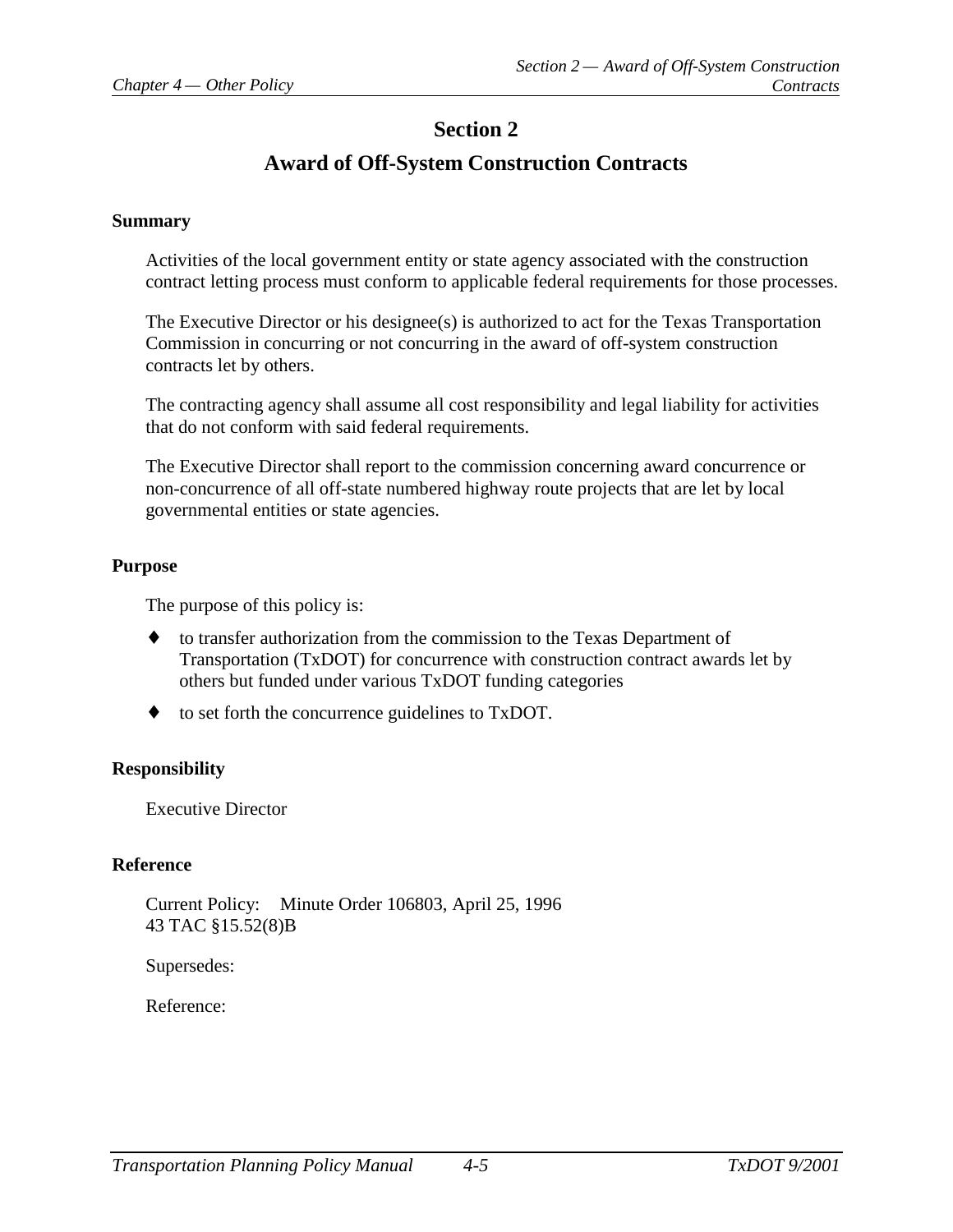# <span id="page-43-0"></span>**Establishment of a Highway Reference Marker Location System**

#### **Summary**

A single highway reference marker system will be developed and implemented on the Texas Highway System. This reference marker system will include the following:

- ♦ reference markers will be physically located on the highway
- ♦ each marker will provide for unique location reference
- ♦ a consecutive numbering scheme from the beginning to the end of the highway will be used
- ♦ all current information management systems and other computer software which refer to highway locations shall be modified as practical to the new highway reference marker system; all future software development shall employ this new highway reference marking system

The Transportation Planning and Programming Division will be responsible for coordination of the implementation and continued support of the highway reference marker system and will issue procedures for its development and usage.

#### **Purpose**

The purpose of this policy is:

- ♦ to implement a department-wide single-location reference key
- ♦ to establish responsibilities for continued monitoring, support, and coordination.

#### **Responsibility**

Transportation Planning and Programming Division

#### **Reference**

Current Policy: Administrative Order 30-88

Supersedes: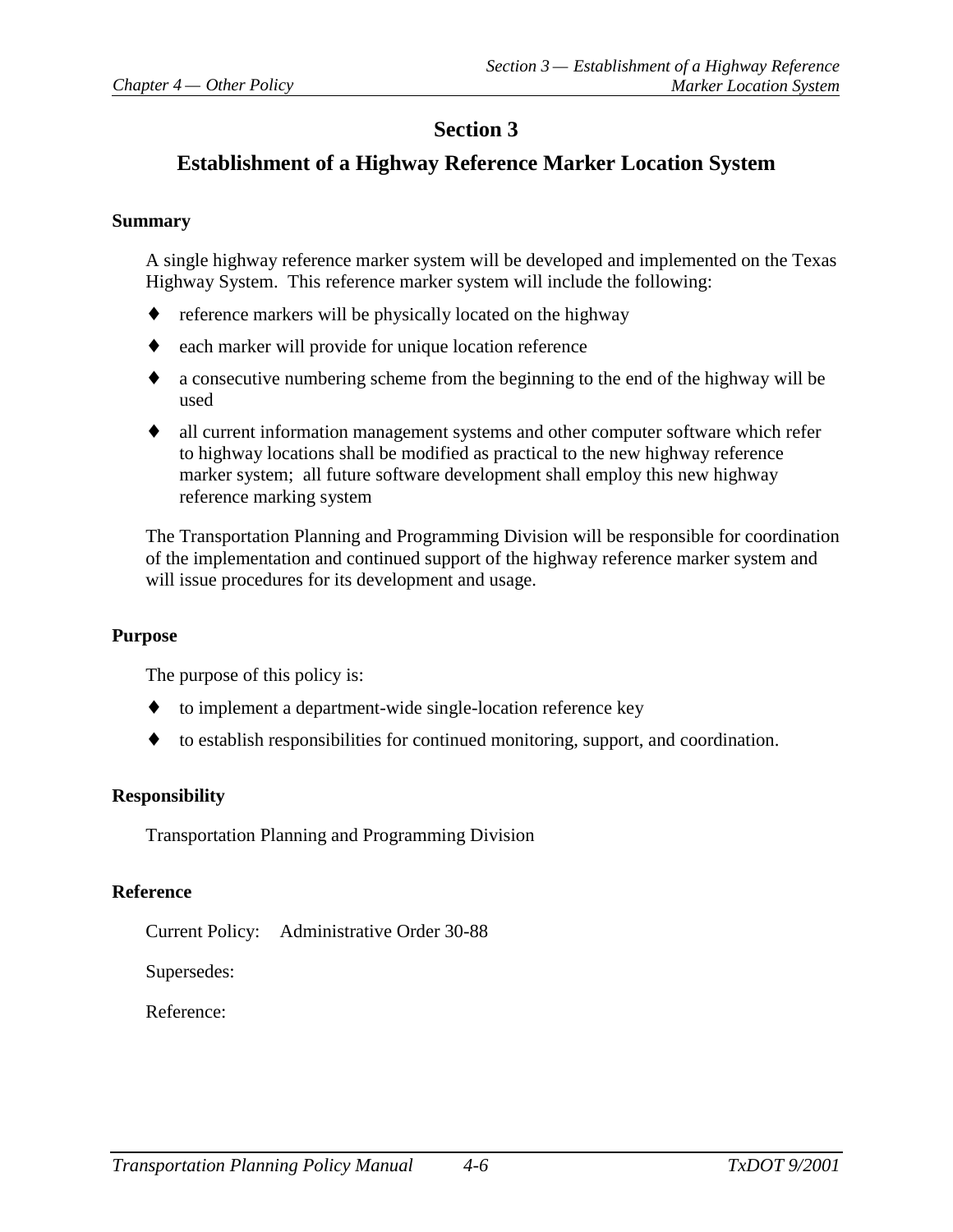# **International Bridge Applications**

#### <span id="page-44-0"></span>**Summary**

Transportation Code, Section 201.612, requires an entity authorized to construct or finance the construction of an international bridge over the Rio Grande to obtain approval from the Texas Transportation Commission prior to seeking a presidential permit for construction.

The director of the Transportation Planning and Programming Division is hereby designated as the department liaison for analyzing applications requesting permission to seek a presidential permit to construct an international bridge over the Rio Grande.

As the department liaison, TPP will develop a standardized application form and provide the form when requested to potential applicants. Upon receipt of this notice, the following divisions and special offices will provide TPP with a primary and alternate point of contact for analyzing International Bridge applications:

- Design (DES)
- ♦ Environmental (ENV)
- ♦ Budget and Finance (BUD)
- ♦ Right of Way (ROW)
- International Relations Office (IRO).

TPP responsibilities:

- ♦ Immediately upon receipt of an application and the requisite 20 copies date stamp the application and copies, forward one copy of the application to the designated points of contact, and set a ten working day deadline from the date stamp for the division points of contact to determine if the application is complete. (NOTE: All subsequent references to "the date stamp" refer to the TPP date stamp specified in the preceding sentence.)
- ♦ As soon as possible, but not later than the end of the ten working day period, if the application is deemed incomplete, TPP will return the application and copies with a written response specifying the deficiencies. A resubmitted application will be date stamped again and checked within ten working days to insure deficiencies were corrected.
- ♦ Once the determination is made that an application is complete or that a resubmitted application is no longer deficient, TPP will notify the applicant and the Governor's Office, in writing, that the application meets the requirements of Title 43 TAC, Section 15.74 and begin the analysis.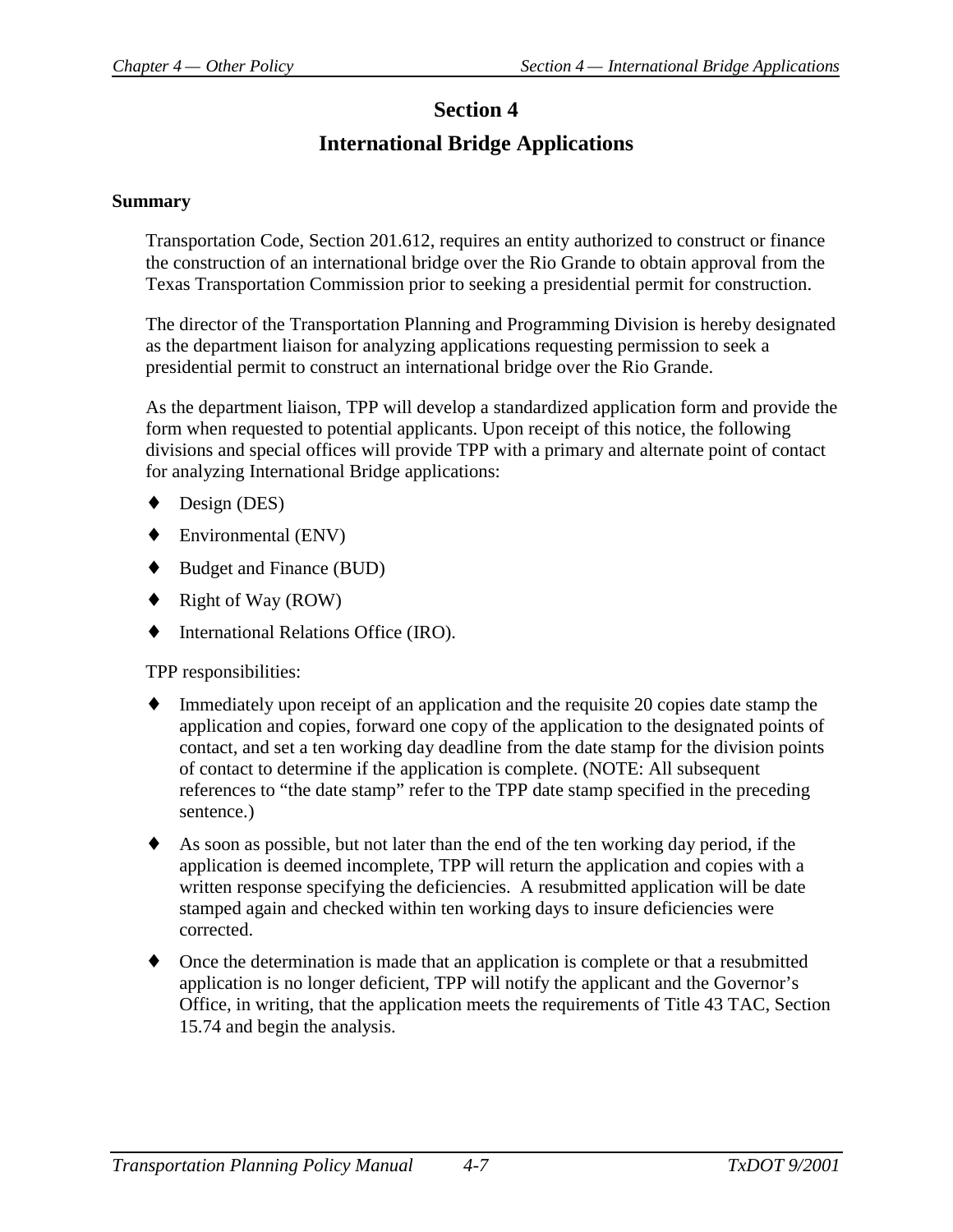TPP will take the following actions:

- Send a copy of the application to the following agencies and local government entities, requesting their comments be returned within 20 working days of receipt at that agency:
	- Department of Public Safety
	- Natural Resource Conservation Commission
	- Department of Agriculture
	- Historical Commission
	- Alcoholic Beverage Commission
	- Department of Commerce
	- Local government entities (county and municipal where applicable)
- Send a copy of the application to the Governor's Office, requesting comments be returned within 20 calendar days from receipt at the Governor's Office.
- ♦ Request analysis and the written results of that analysis from each division and special office named above be returned within 45 days of the date stamp.
- ♦ Send an application and request analysis and the written results of that analysis from appropriate district(s) and metropolitan planning organization(s) be returned within 20 working days of receipt at the district or organization.
- ♦ Coordinate with Office of General Counsel (OGC) to accomplish the following within 45 days of the date stamp:
	- schedule public hearing
	- advertise public hearing
	- conduct public hearing
- ♦ Compile and summarize public hearing comments within 65 days of the date stamp.
- ♦ Analyze compliance with the state transportation plan and, if appropriate, with the regional transportation plan developed by the metropolitan planning organization having jurisdiction over the project within 65 days of the date stamp.
- ♦ Compile and summarize responses from state agencies, divisions, district(s), MPOs, and/or local government entities within 65 days of the date stamp.
- ♦ Prepare and send staff response, along with recommendation for commission action, to the Executive Director through the Deputy Executive Director.
- ♦ Coordinate with OGC to prepare documents and include on the commission meeting agenda recommended action no later than 120 days of the date stamp (commission *must* act within 120 days of the date stamp).
- ♦ Notify applicant and Governor's Office in writing of commission action within two working days after the commission meeting.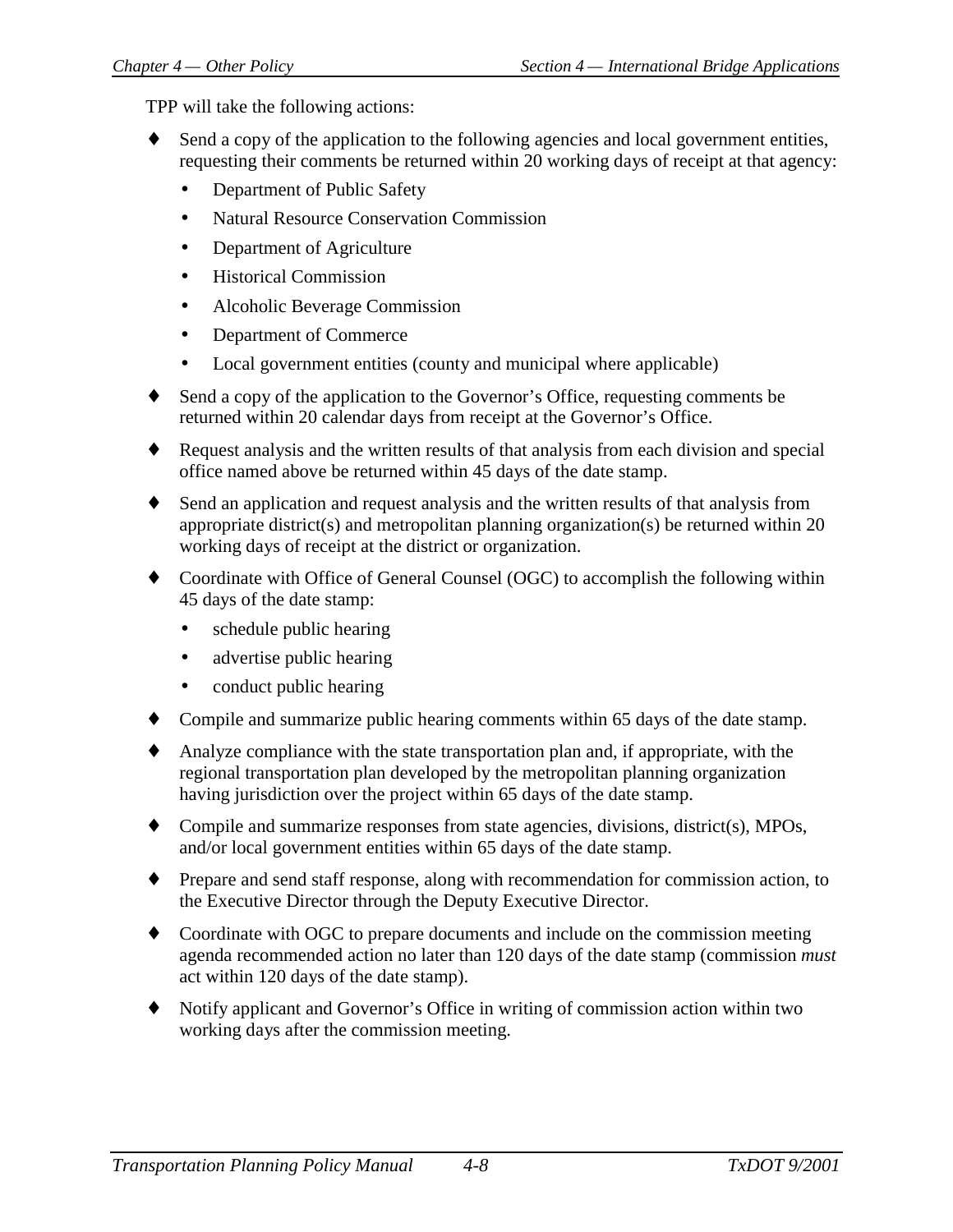DES will take the following actions:

- ♦ Provide a primary and an alternate point of contact for analyzing International bridge applications.
- ♦ Upon receipt of an application from TPP, screen applicable sections for completeness and respond in writing to TPP not later than ten working days from date stamp.
- ♦ Upon receipt of TPP request, analyze the design portion of the application to ensure bridge and roadway are designed to accepted standards and specifications.
- ♦ Provide written analysis and recommendations to TPP not later than 45 days from the date stamp.
- Assist TPP as required to prepare for commission meeting.

FIN will take the following actions:

- ♦ Provide a primary and an alternate point of contact for analyzing international bridge applications.
- ♦ Upon receipt of an application from TPP, screen applicable sections for completeness and respond in writing to TPP not later than ten working days from date stamp.
- ♦ Upon receipt of TPP request, analyze the financial portion of the application.
- ♦ Provide written analysis and recommendations to TPP not later than 45 days from the date stamp.
- Assist TPP as required to prepare for commission meeting.

ENV will take the following actions:

- ♦ Provide a primary and an alternate point of contact for analyzing international bridge applications.
- ♦ Upon receipt of an application from TPP, screen applicable sections for completeness and respond in writing to TPP not later than ten working days from date stamp.
- ♦ Upon receipt of TPP request, analyze the environmental portion of the application to ensure environmental considerations have been addressed or mitigated.
- ♦ Provide a written analysis and recommendations to TPP not later than 45 days from the date stamp.
- Assist TPP as required to prepare for commission meeting.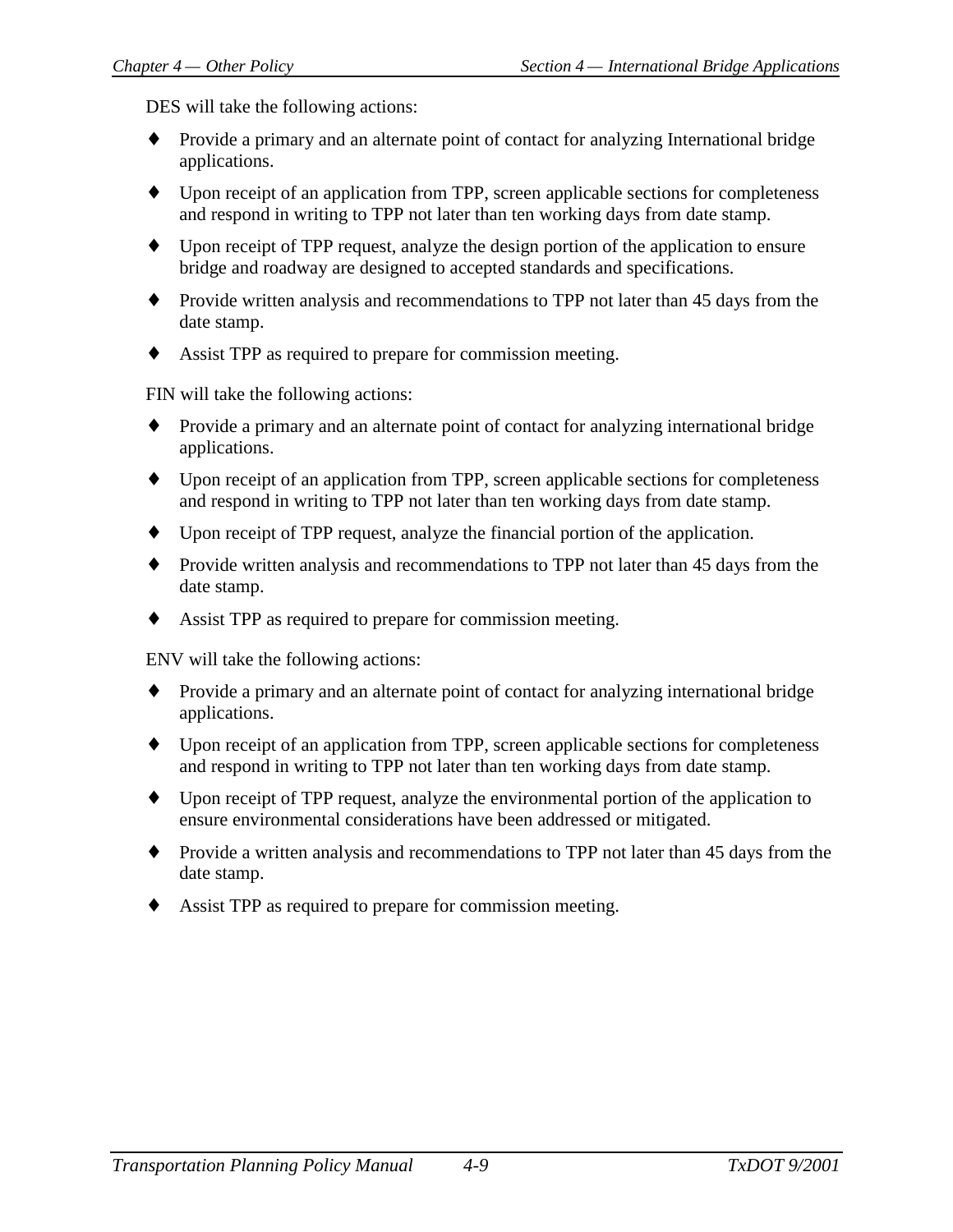<span id="page-47-0"></span>ROW will take the following actions:

- ♦ Provide a primary and an alternate point of contact for analyzing international bridge applications.
- ♦ Upon receipt of an application from TPP, screen applicable sections for completeness and respond in writing to TPP not later than ten working days from date stamp.
- ♦ Upon receipt of TPP request, analyze the design portion of the application to ensure ROW issues have been adequately addressed.
- ♦ Provide a written analysis and recommendations to TPP not later than 45 days from the date stamp.
- Assist TPP as required to prepare for commission meeting.

IRO will take the following actions:

- ♦ Provide a primary and an alternate point of contact for administrative and protocol coordination with Mexican officials and entities concerning international bridges and for analyzing international bridge applications.
- ♦ Provide to divisions review, comment, and analysis of any politically sensitive issues, protocol considerations, or other factors related to any Mexican documents or data submitted as part of an application.
- ♦ Upon receipt of TPP request, analyze the written commitments from Mexican federal, state, and local jurisdictions concerning their ability to provide necessary transportation infrastructure.
- ♦ Provide a written analysis and recommendations to TPP not later than 45 days from the date stamp.
- ♦ Assist TPP as required to prepare for commission meeting.

### **Purpose**

To designate the TxDOT liaison for accepting and analyzing international bridge applications and to specify the procedures used by the department to analyze the applications.

### **Responsibility**

Transportation Planning and Programming Division